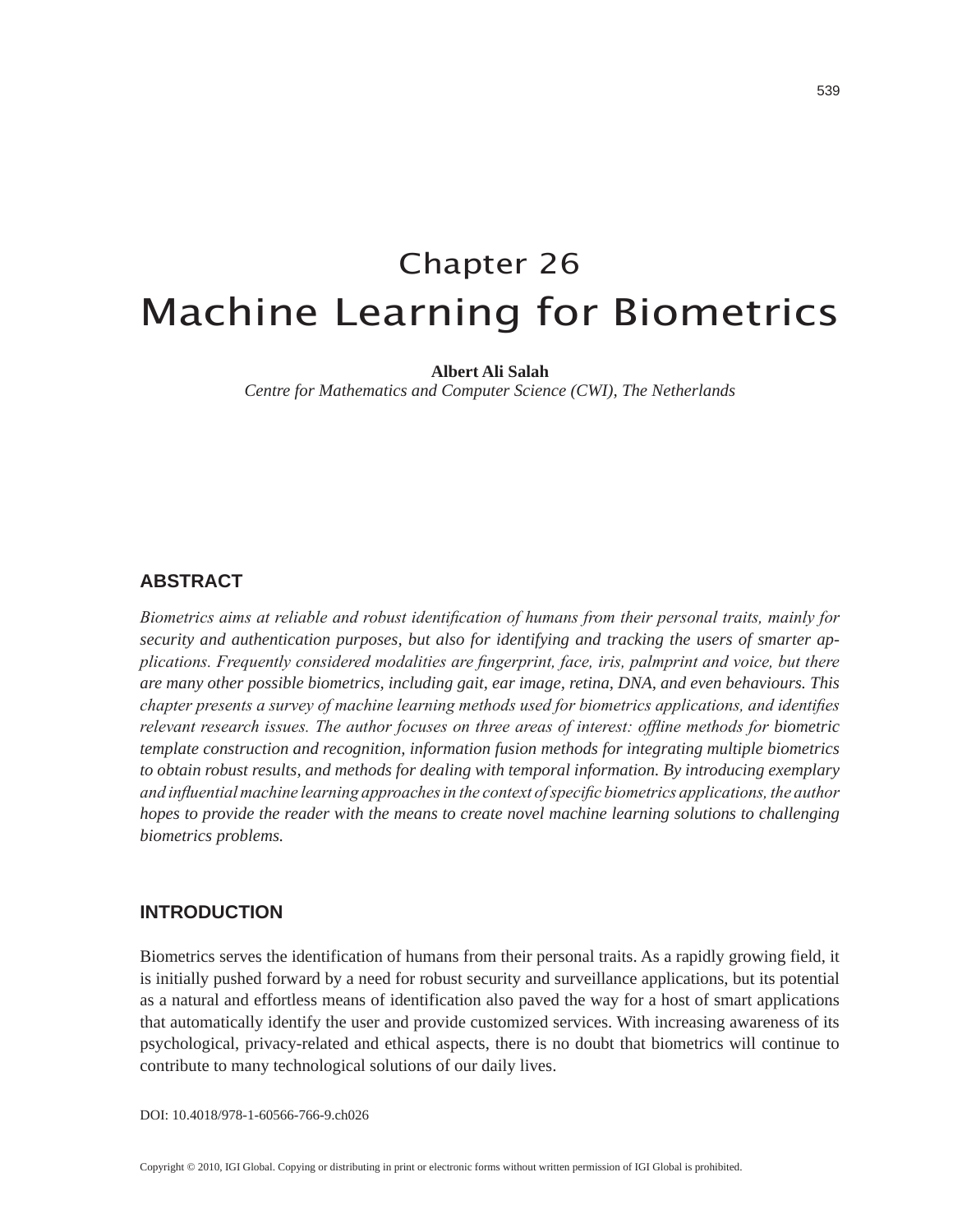The technology of biometrics relies on the input from a number of fields, starting with various kinds of sensors that are used to sample the biometric. Signal processing and pattern recognition methods are obviously relevant, as the acquired data need to be prepared for accurate and robust decisions. At its final stage, the system outputs a decision, which links the acquired and processed biometric trait to an identity. Algorithms and mathematical models developed by the machine learning community are frequently used in biometric systems to implement the decision function itself, but this is surely not the only contribution worth mentioning. We will show in this chapter that machine learning methods are useful in selecting appropriate feature representations that will facilitate the job of the decision function, in dealing with temporal information, and in fusing multi-modal information.

The goal of this chapter is to familiarize the machine learning researcher with the problems of biometrics, to show which techniques are employed to solve them, and what challenges are open in the field that may benefit from future machine learning applications. It is also intended to familiarize the biometrics researcher to the methods and ways of machine learning and its correct research methodology, and to provide the rudiments of a toolbox of machine learning. In the next section, we provide a general look at biometric systems, define some relevant terminology and broadly identify the research issues. The third section deals with learning and matching biometric templates. Since this is a very broad topic, a small number of demonstrative application examples are selected. The fourth section is on the use of dynamic information for biometric purposes, and it is followed by a section on the fusion of multiple biometrics. Before concluding, we give a machine learning perspective on how to evaluate a biometrics system.

#### **A GENERAL LOOK AT bIOMETRIC SYSTEMS**

The application area of biometrics with the grandest scale is in *border control*, typically an airport scenario. Within the national identity context, it is possible to conceive the storing and managing of the biometric information for the entire population of a country. A smaller scale application is *access control*, for instance securing the entrance of a building (*physical access control*) or securing a digital system (*logical access control*). In both applications, we have a *verification* (or *authentication*) problem, where the user has an identity claim, and a sampled biometric is checked against a stored biometric for similarity. In a sense, this is a one-class pattern classification problem.

The second important problem involves *identification*, where there is no identity claim, and the sampled biometric is matched against many stored *templates*. Checking passengers against a list of criminals, forensic applications, identification of individuals at a distance, or providing access in consumer products (e.g. fingerprint scanning on a laptop) would be typical applications. Depending on the application requirements, the problem may be sufficiently constrained to apply a discriminative approach.

The most important biometric modalities are fingerprint, face, iris, signature, palm print and voice. The biometric traits differ in their usability, convenience, security, and complexity. For providing access to a high-security facility, security is of primary importance, whereas a household appliance that identifies users via biometrics would strive to have maximum user convenience. Similarly, privacy can be a major determinant in the deployment of a particular biometric application. For this reason, a host of possible biometrics are considered for different applications, including DNA, gait, ear images, and even behaviours.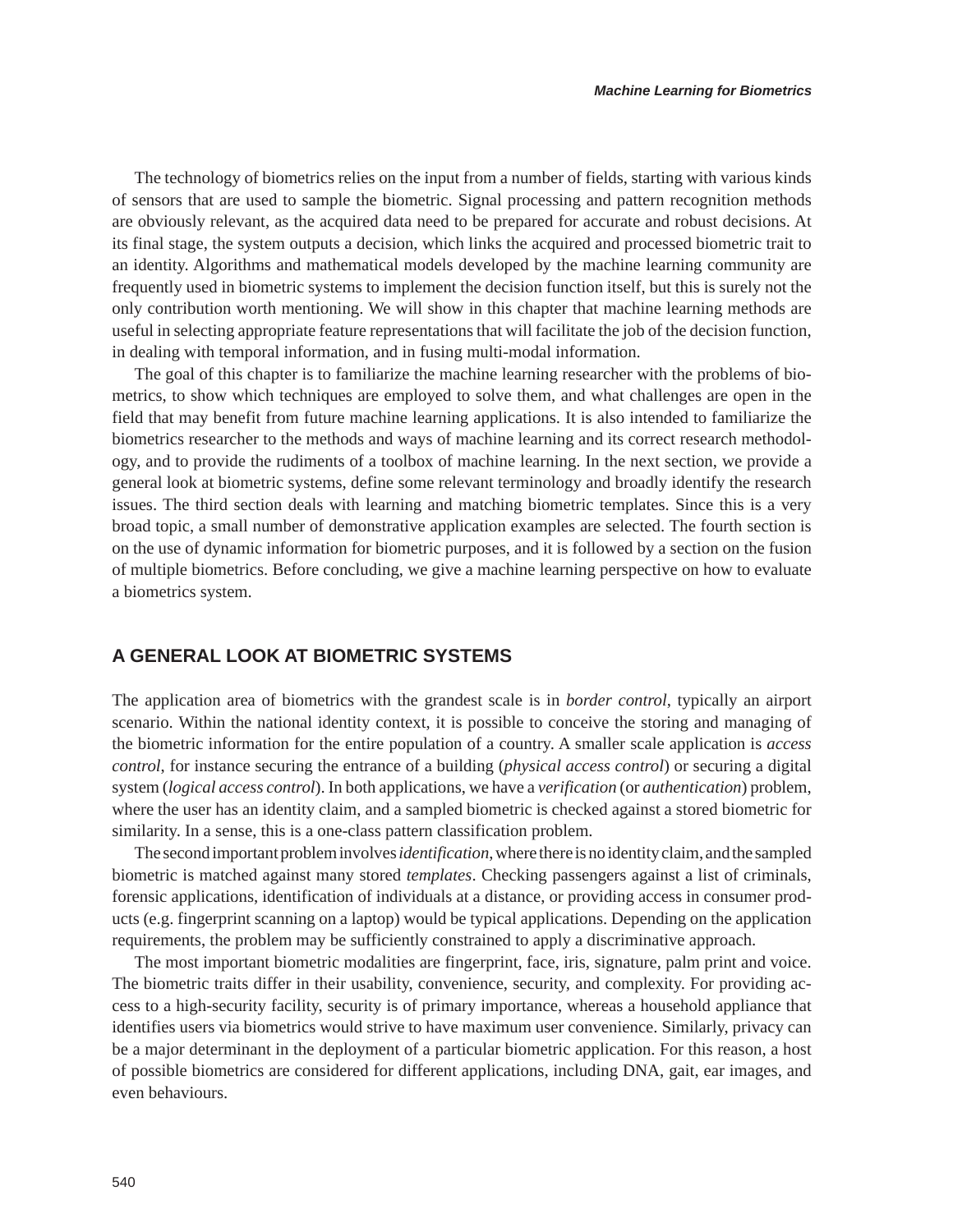#### **basic biometrics Terminology**

In this section, we define frequently used terminology for research in biometrics. We have already defined identification and verification. The biometric *templatet <sup>i</sup>* (also called a *target*) is a recorded instance of the biometric trait during *enrollment* for subject *i*, and it is stored in a *gallery* of templates, denoted here with *T*={*t <sup>i</sup> | i*=1... *N*}, where *N* is the number of *subjects* in the gallery. A *query* (or a *probe*) is a biometric recorded during the operation of the system, denoted with *B*, and it is matched against the templates in the gallery.

The accuracy of a biometric authentication system is measured by its *false acceptance rate* (*FAR*) and its *false rejection rate* (*FRR)*, where the former is the probability of accepting an *impostor*, and the latter is the probability of rejecting a *genuine* claim. More formally, assume *s*(*B<sup>i</sup> ,Bj* ) denotes a similarity function for the recorded biometric, and  $\tau$  is a threshold for accepting an identity claim. The identity claim for subject *d* with a recorded biometric *B* is accepted if and only if:

$$
s(\mathbf{B}, t_{d}) > \tau.
$$
 (1)

The threshold  $\tau$  determines the convenience-security trade-off of the system, and a higher threshold means that more subjects will be rejected, thus a lower FAR will be obtained at the expense of a higher FRR. Low FAR is required for high-security systems, whereas low FRR means greater user convenience. Commonly the authentication performance of a system is reported with its FRR at 0.001 FAR.

As a side remark, we caution the reader to pay attention to the impostor model used for reporting the performance of a biometrics system. The impostor claims can be based on *zero-cost* attacks, where there is no particular effort on the part of the impostor, or on *informed* attacks. The former approach is exemplified by using all the test samples in a database for one genuine and *N-1* impostor claims, where *N* is the number of samples in the gallery. The latter approach is exemplified by creating expertly forged signatures for attacks on a signature-verification system, which is expected to produce a much higher FAR than the zero-cost approach.

The similarity function can be substituted by a distance function, in which case the threshold serves as an upper-bound for authentication. Especially in non-parametric models, the distance function plays an important role, and needs to be chosen carefully to suit the distribution of the data and the outliers. We briefly list frequently used distance functions here.

The most common distance function is the Euclidean distance:

$$
D_{Euclidean}(\mathbf{x}, \mathbf{y}) = \sqrt{\sum_{i=1}^{n} (x_i - y_i)^2}
$$
 (2)

where *n* denotes the biometric vector dimensionality. For a known distribution of biometric samples with covariance denoted by *S*, the squared Mahalanobis distance gives less weight to deviations in directions along which the data are scattered:

$$
D^2_{\substack{\text{Mahalanobis}}}\left(\mathbf{x},\mathbf{y}\right) = \left(\mathbf{x} - \mathbf{y}\right)^{\mathrm{t}}S^{-1}\left(\mathbf{x} - \mathbf{y}\right) \tag{3}
$$

When feature mismatch has a fixed cost, one frequently uses the Hamming distance: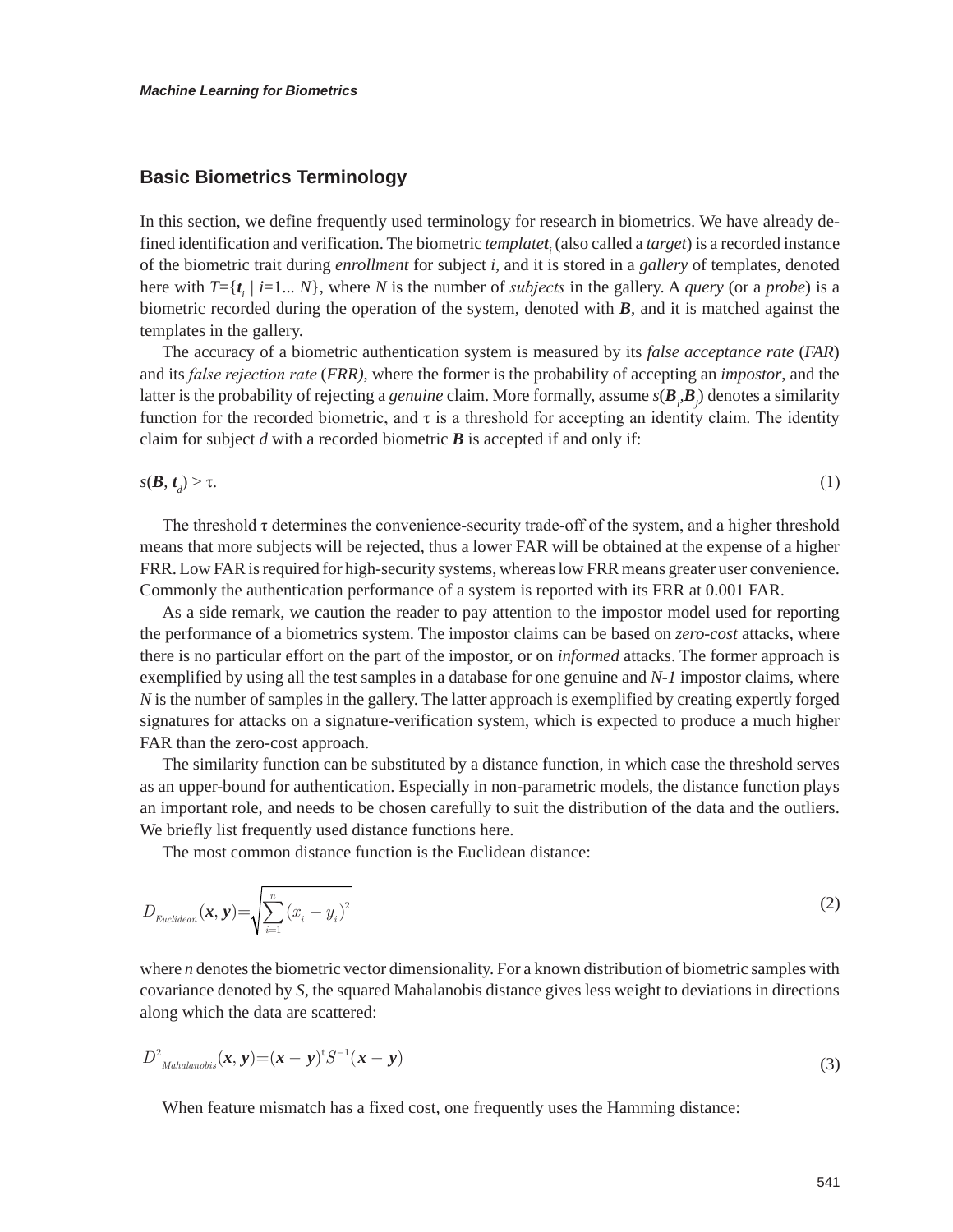$$
D_{Hamming}(\mathbf{x}, \mathbf{y}) = \sum_{i=1}^{n} |x_i \oplus y_i| \tag{4}
$$

where  $(x \oplus y)$  is zero if  $x = y$ , and 1 otherwise. For binary vectors, this is equivalent to the XOR operation. For two finite point sets, the Hausdorff distance is proposed:

$$
D_{\text{Hausdorff}}(X, Y) = \max(\sup_{\mathbf{x} \in X} \inf_{\mathbf{y} \in Y} D(\mathbf{x}, \mathbf{y}), \sup_{\mathbf{y} \in Y} \inf_{\mathbf{x} \in X} D(\mathbf{x}, \mathbf{y}))
$$
(5)

where sup (*supremum*) denotes the least upper bound, and inf (*infimum*) denotes the greatest lower bound, respectively. This measure is used for instance in 3D face recognition, where each face may be represented as a point set.

Another important distance measure is based on correlation:

$$
D_{\text{Correlation}}(\mathbf{x}, \mathbf{y}) = -\frac{n \sum_{i=1}^{n} x_i y_i - \sum_{i=1}^{n} x_i \sum_{i=1}^{n} y_i}{\sqrt{(n \sum_{i=1}^{n} x_i^2 - (\sum_{i=1}^{n} x_i)^2)(n \sum_{i=1}^{n} y_i^2 - (\sum_{i=1}^{n} y_i)^2)}}
$$
(6)

The similarity function can also be replaced with a generative model, where the output takes on a probabilistic interpretation, and the threshold of acceptance is defined on the posterior probability for the biometric sample under the model associated with the claimed identity:

$$
s(\mathbf{B}, \mathbf{t}_d) = P(M_d | \mathbf{B}) = \frac{p(\mathbf{B}|M_d)p(M_d)}{p(\mathbf{B}|M_d)p(M_d) + p(\mathbf{B}|I)p(I)}
$$
\n<sup>(7)</sup>

Here,  $M_d$  denotes the generative model for person  $d$  and used in place of the template  $t_d$ ,  $I$  denotes a model for the impostor distribution, and  $p(M_d)$  denotes the prior probability of having a genuine claim for person *d*. The probabilistic formulation is particularly suitable for biometric fusion approaches, where multiple biometric samples are treated as evidence, and the Bayes rule is again used for combining the modalities. We will deal with fusion of multiple biometric modalities in a dedicated section.

An alternative approach of authentication under a client and a generic impostor model is to use the likelihood ratio test:

$$
s(\mathbf{B}, M_a, I) = \frac{p(\mathbf{B}|M_a)}{p(\mathbf{B} | I)}
$$
(8)

where the impostor distribution under infinitely many classes can be replaced with *P*(*B*). In (Bazen & Veldhuis, 2004), the authors demonstrate that this measure is more accurate than the posterior probability approach or the distance-based approach with a Euclidean metric for a fingerprint-based authentication application.

Often, the accuracy of the verification system is shown with a *receiver operator characteristic* (ROC)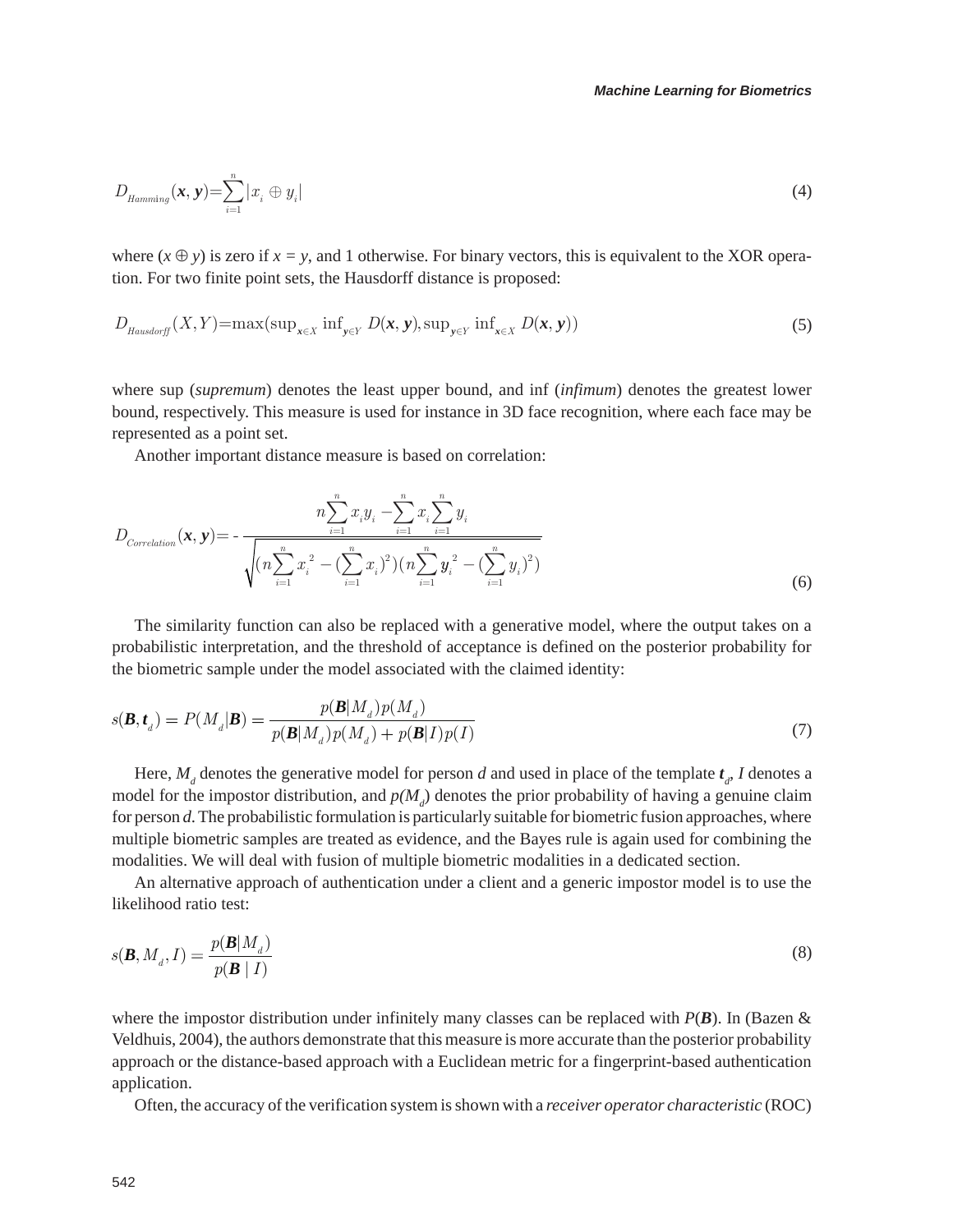or a *detection error trade-off* (DET) curve, where FRR is plotted as a function of FAR for a range of τ. Other accuracy indicators are the *equal error rate* (EER), which is the error rate at the point where FAR equals FRR in the DET curve, the *half-total error rate* (HTER), which is the average of FAR and FRR at a given threshold, the *genuine acceptance rate* (GAR), which is equal to 1 – FRR, and thus only takes into account the genuine claims, and the *weighted error rate* (WER) which is a weighted version of the EER. The weight *R* determines how much a false accept is harmful with respect to a false reject:

$$
WER(R) = \frac{P_{FR} + RP_{FA}}{1 + R}
$$
\n<sup>(9)</sup>

where  $P_{FR}$  and  $P_{FA}$  denote the probabilities of false reject and false accept, respectively.

For an identification system, the gallery templates can be ranked according to their similarity to the query. The accuracy of an identification system is often indicated by the *cumulative match characteristic* (CMC) curve, which plots the average rank of the correct gallery template in response to the query. The *rank-n recognition rate* is the correct identification percentage if we assume that a rank below (and including) *n* is acceptable for identification. The rank system makes sense if a human or a second (and possibly computationally more intensive) system will evaluate the top *n* candidates for a match with the probe. For the final identification system, the *rank-1 recognition rate* is the most important accuracy measure.

## **The Structure of a biometrics System**

The information flow in a biometrics system depends on the biometric modality, as well as the operation requirements of the system. For most biometric systems, the operation of the system has the following steps:

- 1. Acquisition: The acquisition of the biometric is the most important step in the system design. A clean signal that matches the gallery conditions well greatly facilitates recognition. For this reason, biometric evaluations usually test cases where the gallery is acquired under controlled environmental conditions with high quality sensors, and matching is performed under sub-optimal conditions, possibly with inferior sensors.
- 2. Pre-processing:Thebiometricdataispreparedforthenextstageofprocessing.Underpre-processing, we usually understand cleaning of noise artifacts, normalization, cropping, and signal enhancement operations. In voice biometrics, this step involves segmentation of the speech/non-speech signals. For iris biometrics, the pre-processing deals with illumination changes, contrast normalization, elimination of reflections, defocus and occlusion handling.
- 3. Registration and segmentation: The biometric template stored in the gallery and the recorded signal must be aligned for obtaining the best results in matching. For face authentication, this is usually performed by using facial landmarks (Tistarelli et al., 2008, Gökberk et al., in press). For iris biometrics, the iris area is segmented at this stage. For modalities with dynamic length, the registration and classification may be performed jointly. We inspect these methods in a separate section.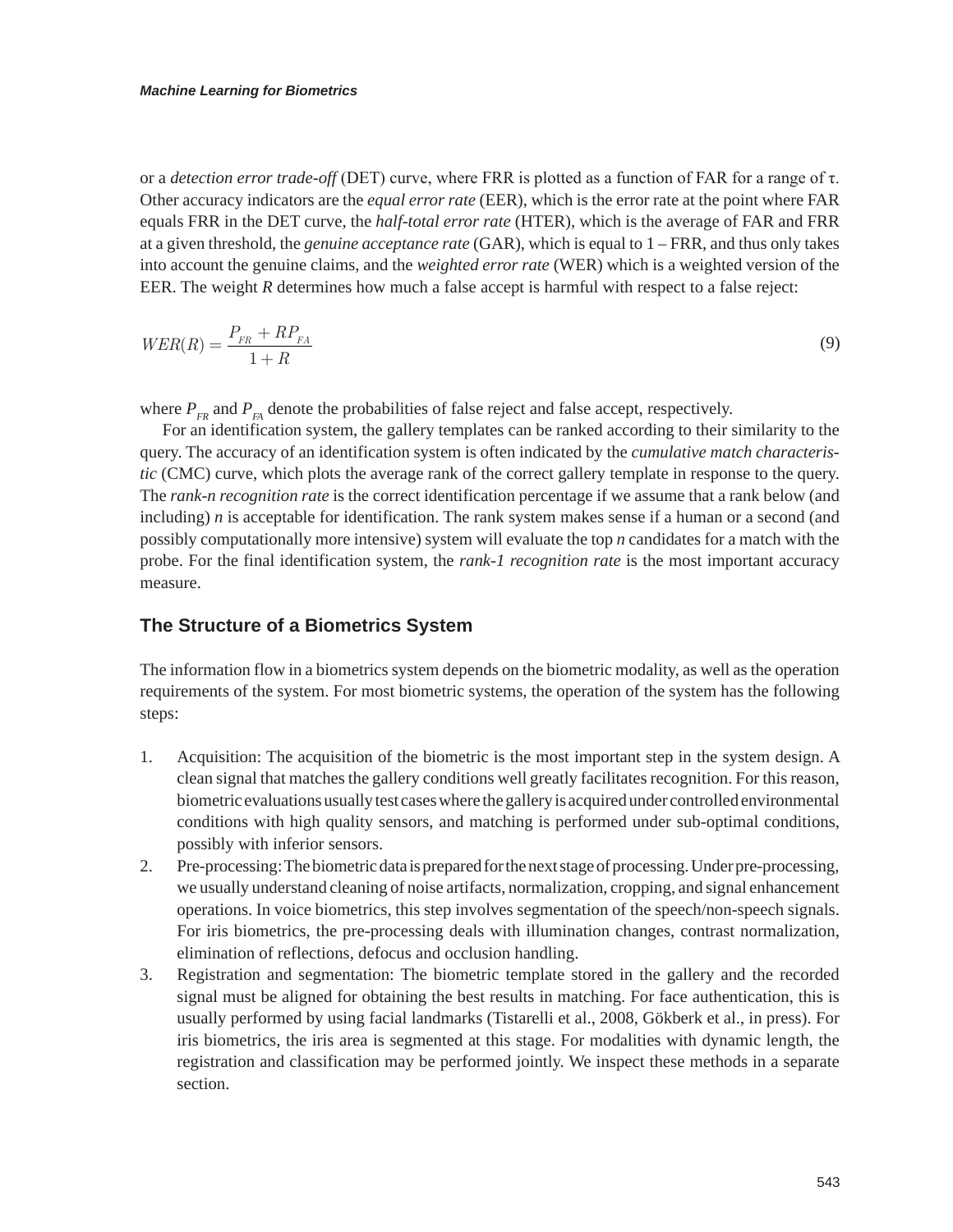- 4. Feature selection and extraction: The raw biometric signal is rarely used for the purposes of classification. The feature extraction method depends on the modality, and influences the subsequent classification stage. For instance in fingerprint-based authentication, the structural features of the fingerprint (i.e. *minutiae*) are extracted at his stage. For iris biometrics, typical features are log-Gabor wavelet coefficients (Daugman, 1988), whereas for voice-based authentication Mel frequency cepstral coefficients are used (Huang et al., 2001).
- 5. Classification: The classifier decides whether the biometric signal *B* is generated by the model *M* or not. Depending on the problem being one of authentication or identification, the classification step assesses the biometric signal against a single model or multiple models. This step may also be followed by a score-based fusion step, if multiple biometric traits are recorded.

# **Challenges of biometrics**

There are several challenges faced by biometric systems. We mention some of these issues, as they are indicative of future research directions.

**Processing and communication load:** There is an obvious need for computationally efficient algorithms in biometrics, for several reasons. Some biometrics approaches require great computational resources. For instance in 3D face recognition, the data acquired from the sensor can be massive. The second reason is the real-time requirement imposed by application settings. It is now possible to match a query against millions of fingerprints in a second, but this eludes other modalities at the moment. There is also the issue for algorithms that assess the class-specific variability for a particular modality. For instance the newly acquired Multi-PIE face dataset (Gross et al., 2008) has more than 750.000 samples at 3072 x 2048 resolution (i.e. 6.3 million-dimensional samples), which makes the job of any learning algorithm very difficult.

**Template protection:** Security and privacy of biometric systems depend on the protection of stored biometric information. Once a biometric is compromised, it is irrevocable, as it is unique to a person. Studies are conducted on *biometric encryption*, where the biometric is combined with a random number to produce a secure and non-reversible hash for authentication.

**Cancellable biometrics:** For improved privacy, it is possible to store a transformed version of a biometric template. Each application will be associated with a different one-way transformation, and *function creep*, i.e. the use of stored template for other purposes, will be prevented. This kind of a requirement imposes extra constraints on the biometric matching algorithm.

**Aging:** The aging of the individual causes differences in the stored template and the acquired biometric signal. An aging face has more lines, and it can be difficult to recognize a person from a photograph taken 20 or 30 years ago. It is difficult to collect datasets that span long temporal acquisition periods. Therefore, artificial aging methods are applied to existing data collections to train systems that recognize an aging set of subjects.

**Convenience vs. security:** The parameterization of a biometric system may allow for a range of custom settings that trade off user convenience and security. For instance, biometrically enhanced entry system of an entertainment park offers high convenience by setting a very low threshold for user admittance, whereas the same system with a high threshold is usable in a high-security nuclear plant.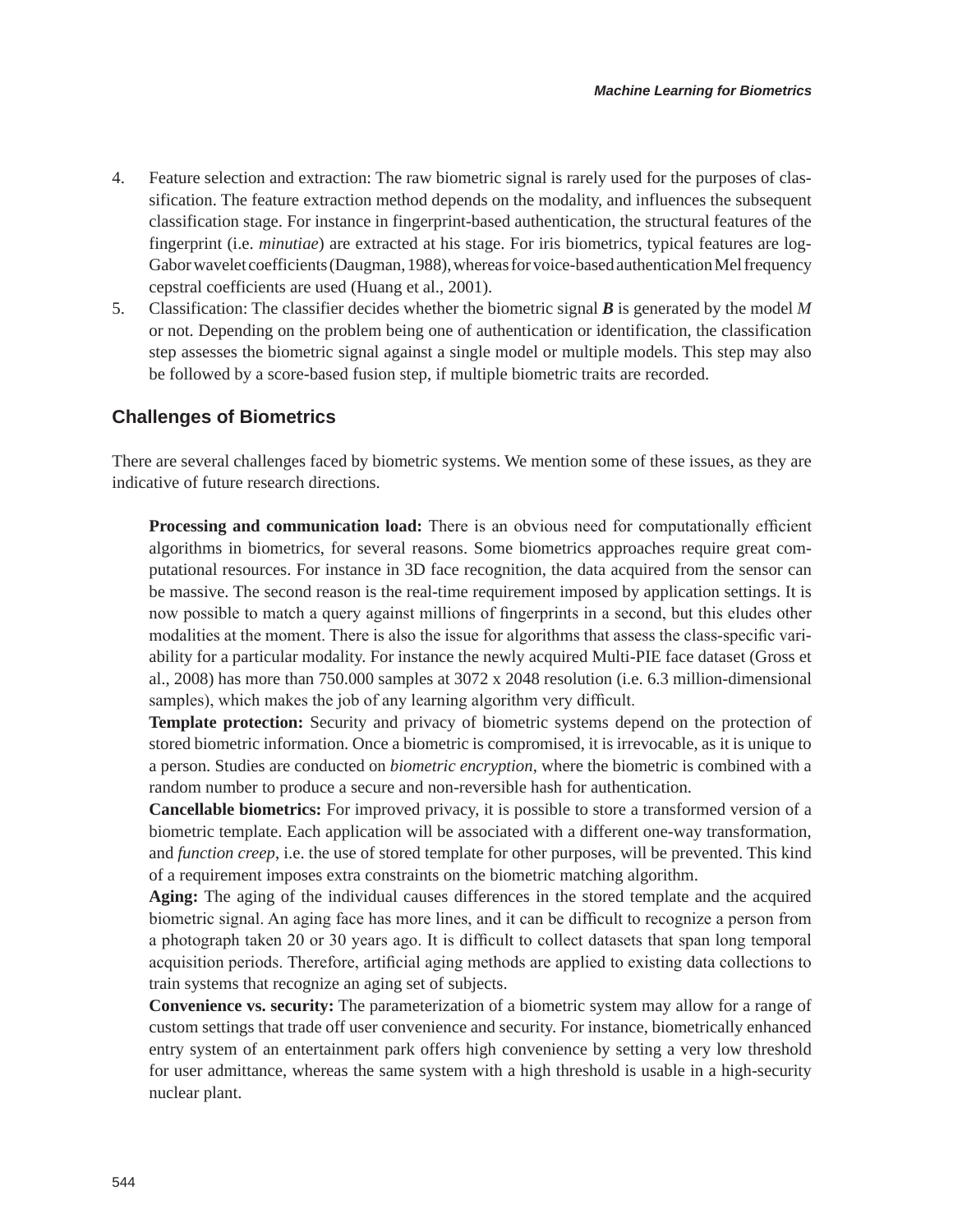**Score normalization and fusion:** Multiple biometric modalities can be used in a single system, which requires efficient and robust score normalization and information fusion algorithms. The best fusion algorithms take into account the correlation structure of the related modalities.

## **LEARNING AND MATCHING THE bIOMETRIC TEMPLATE**

The learning and matching of the biometric template is an integrated problem that encompasses feature selection/extraction and classification, as these steps are invariably intertwined. One may think that once an appropriate pre-processing and feature extraction method is selected, the choice of the classifier is a minor issue. This is not completely true, as literature is replete with studies that contrast various classification approaches for a fixed set of features with significantly different results. Here we give illustrative examples from face recognition domain, and refer the reader to (Kung et al., 2005) and (Petrovska-Delacrétaz et al., 2008) for many applications of learning algorithms for different biometric modalities and their fusion. Our exposition is restricted to two subspace methods for feature extraction to reduce dimensionality, the application of unsupervised clustering to facial landmarking, and combination of weak classifiers for face detection. A later section on dynamic information will deal with Bayesian approaches.

## **Classification with Subspace Methods**

The subspace-based methods are best exemplified with applications to face recognition, which is a highdimensional problem. The most frequently used baseline method for face recognition is the *Eigenface* method, introduced by Turk & Pentland (1991). This method is based on learning a subspace for faces, where the projected query and target images will be compared. Given a set of training images  $\{T_{_I},\!\dots\, T_{_k}\}$  , the covariance matrix *C* that indicates the distribution of variance is computed:

$$
C = \frac{1}{k} \sum_{i=1}^{k} (T_i - \mu) (T_i - \mu)^T
$$
\n(10)

where  $\mu$  denotes the average face. The eigenvectors of *C* with the greatest associated eigenvalues (i.e. the *principal components*) denote axes of maximal covariance, and a projection to these axes maximally spreads the projected points. In terms of reconstruction from the projected subspace, the principal component analysis (PCA) method is optimal. If the dimensionality of each image is assumed to be *d*, the covariance matrix has a dimensionality of  $(d \times d)$ , usually with  $d \gt\gt k$ . For this reason, a *singular value decomposition* based method is used to determine at most *k* eigenvectors for projection. Once the face images are projected to the subspace, several distance measures (e.g. L1, Euclidean) can be used for computing the similarity of the query and the target with nearest-neighbour classification. One measure that has received a lot of interest is the *Mahalanobis cosine distance*. If the *p-*dimensional subspace projected query is denoted by  $u=[u_1u_2...u_p]$ , and the subspace-projected gallery template is denoted by  $v=[v_1v_2...v_p]$ , denote their corresponding vectors in the Mahalanobis space with unit variance along each dimension as: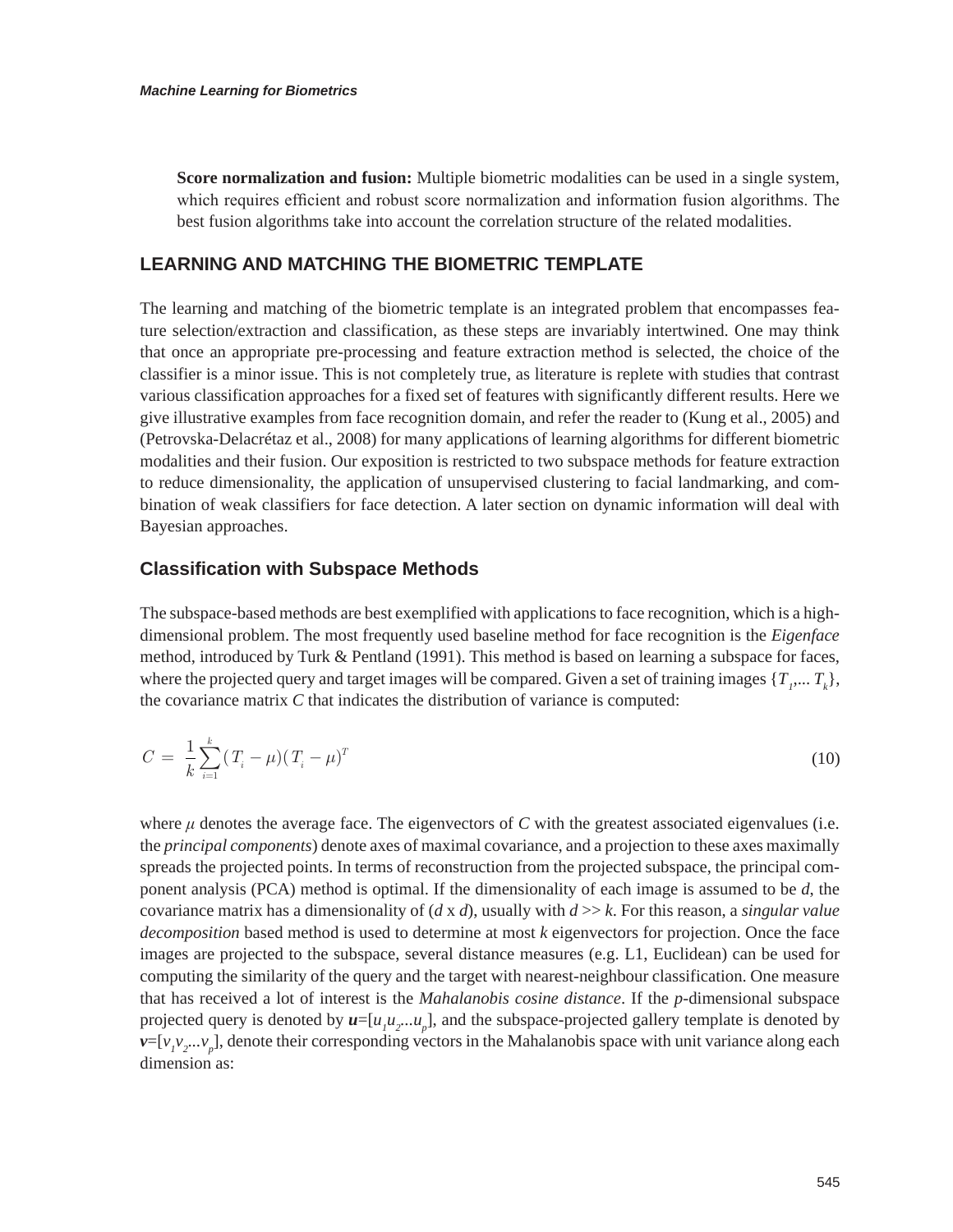$$
m_i = \frac{u_i}{\sigma_i} \qquad n_i = \frac{v_i}{\sigma_i} \tag{11}
$$

where  $\sigma$ <sub>*i*</sub> is the standard deviation for the *i*<sup>th</sup> dimension of the *p*-dimensional eigenspace. Then the Mahalanobis cosine distance is given by:

$$
d_{MC}(\boldsymbol{u},\boldsymbol{v}) = \cos(\theta_{mn}) = \frac{mn}{|\boldsymbol{m}||\boldsymbol{n}|}
$$
(12)

with  $\theta_{mn}$  denoting the angle between vectors *m* and *n* (Ramanathan et al., 2004).

The PCA projection is not optimized for discrimination of patterns. For this reason, *linear discriminant analysis* (*LDA*) is proposed as an alternative method that seeks the most discriminative subspace projection. Specifically, for *c* classes denote the grand mean of the training images with *μ* and the class means with  $\mu_{i}$ . Let the between-class scatter matrix be defined as:

$$
S_B = \sum_{i=1}^{c} k_i (4_i - 4) (4_i - 4)^T
$$
\n(13)

where *ki* denotes the number of training samples for class *i*. Similarly, the within-class scatter matrix is defined as:

$$
S_{W} = \sum_{i=1}^{c} \sum_{\mathbf{B}_{j} \in T_{i}} (\boldsymbol{B}_{j} - \boldsymbol{\mu}_{i}) (\boldsymbol{B}_{j} - \boldsymbol{\mu}_{i})^{T}
$$
(14)

with  $T_i$  denoting training samples of class *i*. Assuming that  $S_w$  is non-singular, the optimal orthonormal projection  $W_{opt}$  is selected as the one that maximizes the ratio of the determinant of  $S_B$  to the determinant of  $S_w$ :

$$
W_{opt} = \underset{W}{\arg \max} \frac{|W^T S_B W|}{|W^T S_W W|} = [\mathbf{W}_1 \quad \mathbf{W}_2 \quad \dots \quad \mathbf{W}_m]
$$
\n(15)

where  $\{w_i|$ i=1,2,..., *m*}denotes the set of generalized eigenvectors of  $S_B$  and  $S_W$  corresponding to the *m* largest generalized eigenvalues *λ<sup>i</sup>* :

$$
S_{\scriptscriptstyle B}\mathbf{w}_{\scriptscriptstyle i} = \lambda_{\scriptscriptstyle i} S_{\scriptscriptstyle W}\mathbf{w}_{\scriptscriptstyle i} \tag{16}
$$

The *Fisherface* method (Belhumeur et al., 1997) proposes an alternative criterion to equation (15) to overcome difficulties arising from singular  $S_{w}$ . In the proposed method, the images are projected to a PCA space first. This subspace has a sufficiently low dimensionality (equal to *c*, the number of classes) to make  $S_w$  non-singular. The classification, as before, uses a nearest neighbour approach.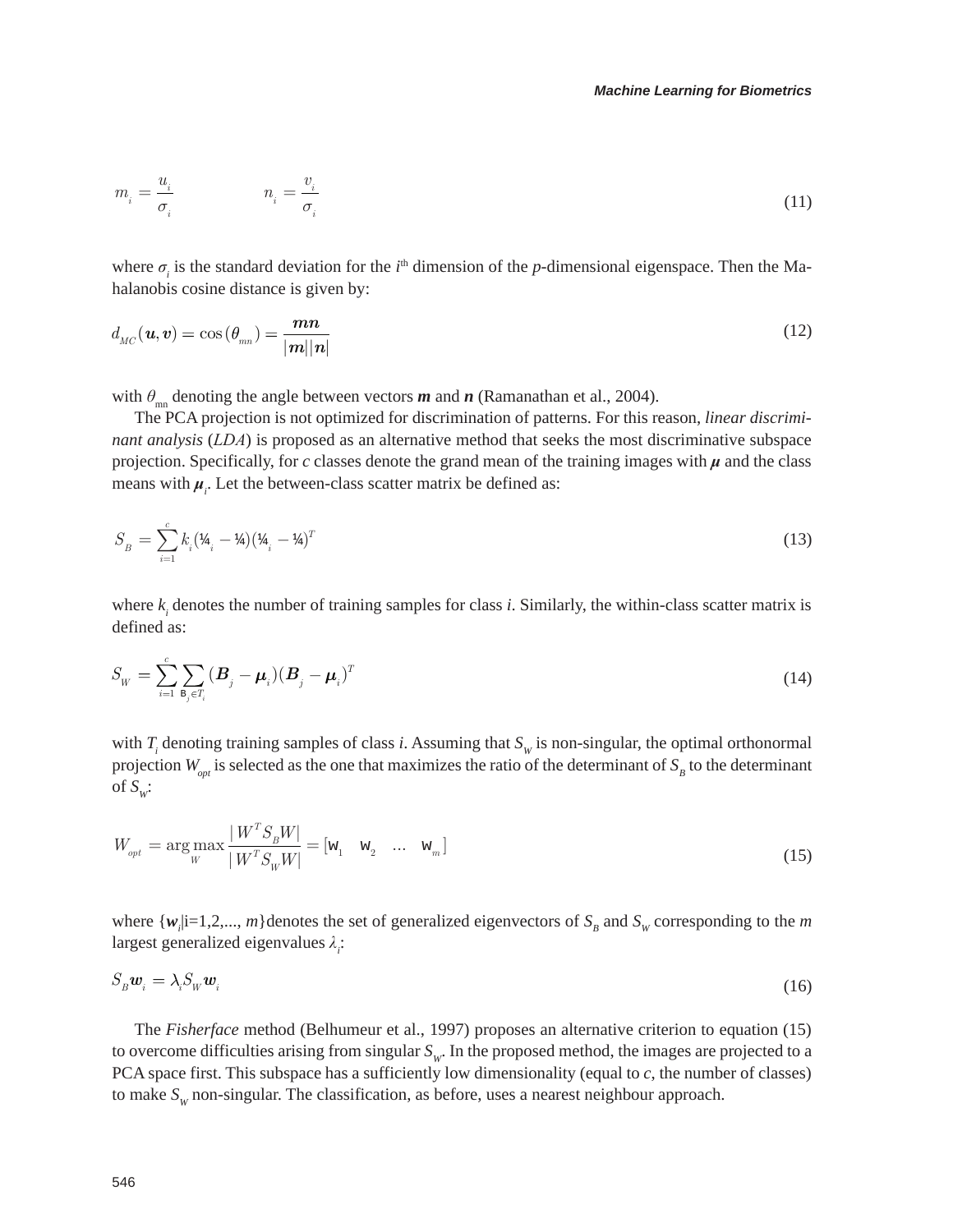# **Classifier Combination for Face Detection**

Face detection is the essential pre-processing step in face biometrics. This application can be treated as a two-class learning problem, where the positive samples contain face images, and negative samples do not. Osuna et al. (1997) have successfully applied *support vector machines* (SVM) to this problem, and obtained good results. However, practical applications require very fast face detection, for which the SVM-based method was not adequate.

The combination of *weak* classifiers has given rise to one of the most frequently used algorithms in face detection, namely the Viola-Jones algorithm (Viola & Jones, 2001). The core of the method uses the AdaBoost algorithm proposed by Freund and Schapire (1997). In AdaBoost, a sequence of *N* labelled examples  $\langle (x_1, y_1), ..., (x_N, y_N) \rangle$  is used (where  $x_i$  denote the samples, and  $y_i$  are binary labels) for finding a good combination of weak learners. The algorithm sets weights  $w_i$  for each sample, initialized by a prior distribution that can be uniform in the case no prior information exists. At every iteration of the algorithm, the normalized weights  $p_i$  are computed to form a distribution over samples, and the weak learner is called with this distribution to obtain a hypothesis  $h_t: X \to [0,1]$ . The error of this hypothesis is given by:

$$
\varepsilon_t = \sum_{i=1}^N p_i^t |h_t(\boldsymbol{x}_i) - y_i| \tag{17}
$$

The algorithm sets a weight update parameter  $\beta_t = \varepsilon_t/(1-\varepsilon_t)$ . The new weights are set as:

$$
w_i^{t+1} = w_i^t \beta_t^{1-|h_i(x_i) - y_i|}
$$
\n(18)

After *T* iterations, the output of the algorithm is the hypothesis:

$$
h_f(\boldsymbol{x}) = \begin{cases} 1 & \text{if } \sum_{t=1}^T (\log 1 / \beta_t) h_t(\boldsymbol{x}) \ge \frac{1}{2} \sum_{t=1}^T \log 1 / \beta_t \\ 0 & \text{otherwise} \end{cases}
$$
(19)

Viola and Jones use the AdaBoost algorithm to select features computed on sub-windows of the image that resemble Haar-wavelets computed in multiple scales (Viola & Jones, 2001). Once computed over the entire image, there are 180.000 possible features available for selection at each stage. In the Viola-Jones algorithm many of these features have final weights set to zero; only 6.000 features are selected. These features are learned in a cascade structure with 38 levels to reduce the processing load of the algorithm. Thus, an average of 10 feature evaluations per sub-window is reported in their experimental study. For the training, 4916 face images (plus their mirror images) and 9544 non-face images (for a total of 350 million sub-windows) were used. This method is currently used as the state-of-the-art benchmark in systems involving face detection $<sup>1</sup>$ .</sup>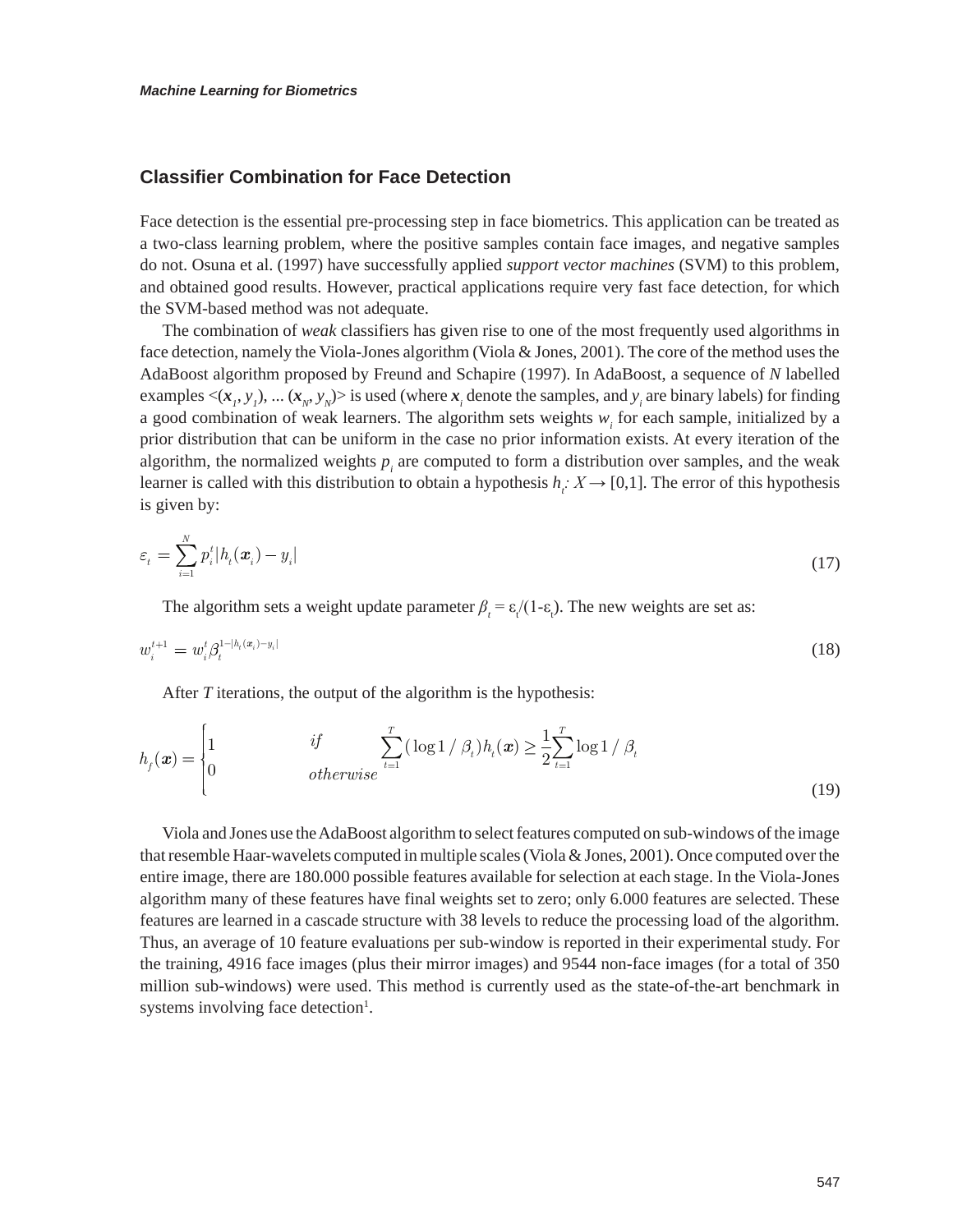#### **Unsupervised Learning for Feature Localization**

Exact localization of facial features in faces ensures better *registration*, subsequently allowing better classification of face images. These prominent features that guide registration are called *anchor points* or *landmarks*. The learning problem for landmarks has two aspects:

- 1) Learning the appearance of each landmark.
- 2) Learning the structural relationship between the landmarks.

It is possible to learn the appearance of each landmark via unsupervised models. For this purpose, features are extracted from around the landmark location from all images in the training set, for each landmark *j*. Then, a model *G<sup>j</sup>* is fit to the feature distribution. In (Hamouz et al., 2005), complex Gabor features are extracted, and a Gaussian mixture model (GMM) is used for learning the feature distribution. The structural information is taken into account at a later stage. For all the candidates of one landmark (i.e. locations with likelihood exceeding a threshold), two other landmark locations are estimated from the location ground-truth given in the training set, and candidates selected for evaluation. This produces a certain number of landmark triplets for assessment. An SVM classifier is used to produce the final decision.

The GMM (including *k-means clustering* as a special case) is the most frequently used method of clustering in biometrics. The fitting of the GMM involves two decisions: the number of components, and the covariance restrictions imposed on the components.Assuming a particular covariance shape will simplify the observation model, and reduce the number of parameters. For an observation feature of size *d*, the Gaussian distribution has *d* parameters for the mean vector. The number of free parameters for the covariance can be as low as one, if a spherical covariance is adapted with the shape of *σ<sup>2</sup> I*. Setting *σ* to unity will result in the *k-means* model. A diagonal covariance will have *d* parameters, and a full covariance *d(d-1)/2* parameters. For a mixture model, the number of parameters is multiplied by *K,* the number of mixture components, plus (*K-1*) for the component priors. Each simplification corresponds to a different assumption in the model space, and may have adverse effects on the learned model. A diagonal covariance matrix will correspond to assuming independence of observed features, whereas a spherical covariance will also imply that the noise model is the same for each feature dimension.

It should be noted that in modelling a very complex distribution, a large number of simpler Gaussian distributions may be a better solution than fewer full-covariance distributions, particularly due to computational reasons. For instance in the MIT Lincoln Laboratory's successful speaker verification system, a *universal background model* with 2048 diagonal-covariance Gaussian components was employed (Reynolds et al., 2000). An alternative approach for reducing dimensionality is given in (Salah & Alpaydın, 2004), where the mixture components are expressed as *factor analysis* models, which assume that the data are generated in  $p_i$ -dimensional manifolds. In this case, each component indexed with  $i$ has  $d(p_i+1)$  parameters for expressing the covariance, which means that the complexity scale between diagonal- and full-covariance models can be fully explored.

The number of components in a Gaussian mixture can be determined by adapting a criterion of model complexity. In the method proposed by Figueiredo & Jain (2002) a large number of components are fit to the given data set, using the *expectation-maximization* (EM) algorithm. Then, small components are eliminated one by one, each time running EM to convergence. When a single component remains, all converged models are evaluated with a *minimum description length* (MDL) criterion, and one model is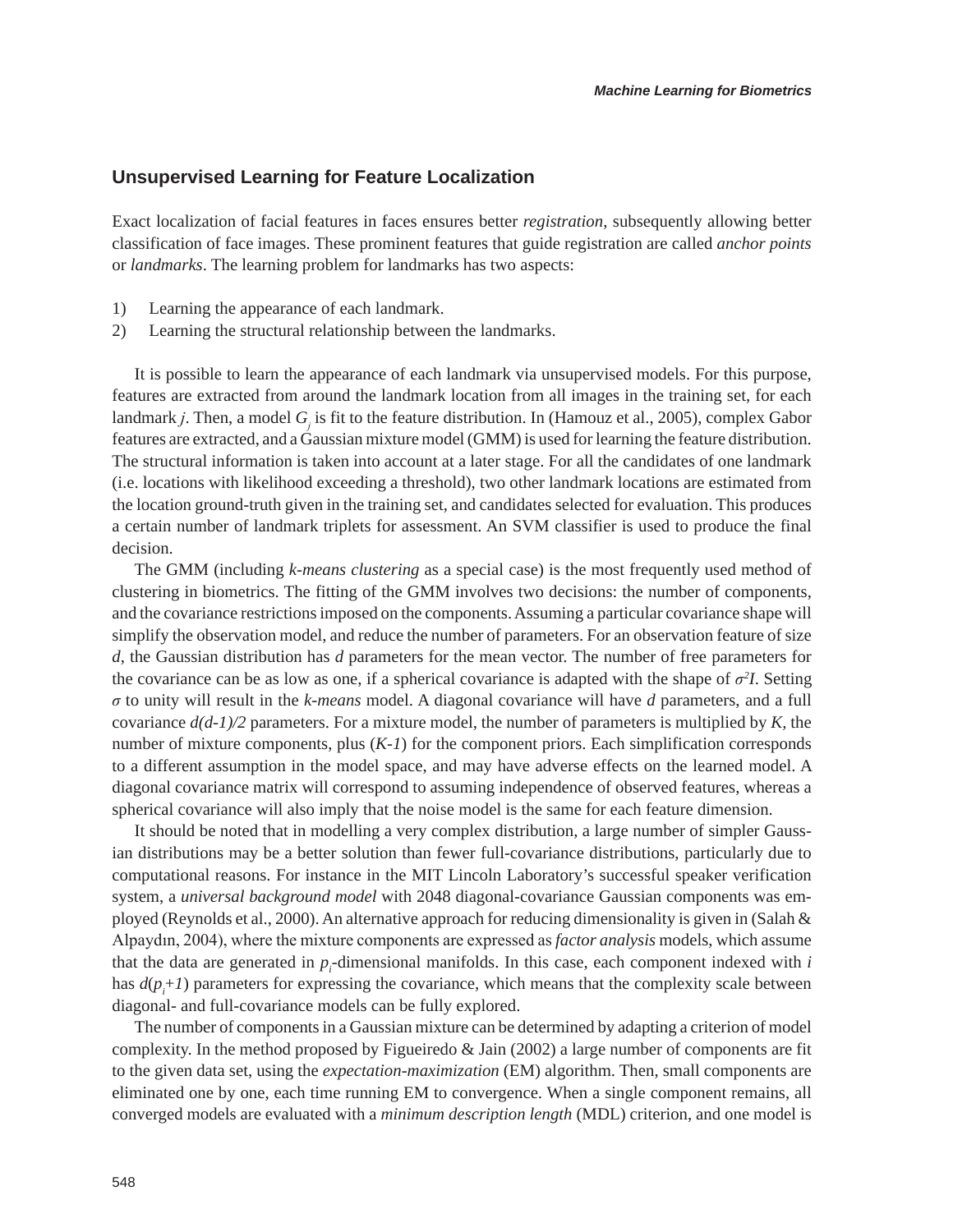selected. The shape of the covariance must be manually selected at the onset of the algorithm. This is the approach used in (Hamouz et al., 2005) for modelling landmark features.

In (Salah & Alpaydın, 2004), the *incremental mixtures of factor analysers* (IMoFA) algorithm was proposed, which automatically determines the number of components, as well as the covariance complexity for each component separately. In this approach, a single-component factor analyser with a single factor is used to initialize the algorithm. At each iteration, the mixture is grown by adding a component or by adding a factor to an existing component. The algorithm terminates when the likelihood is no longer increasing for a separately monitored validation set.

The IMoFA method was used on Gabor features extracted from sub-windows of face images for landmark localization in (Salah et al., 2007). However, only the best candidate for each landmark was evaluated in the subsequent structural analysis step. The proposed algorithm for this stage (the GOLLUM algorithm) selects one landmark triplet for affine normalization, and models the rest of the landmarks after transformation with Gaussian distributions. The landmark candidates are checked against their expected locations by a thresholded Mahalanobis distance. The landmarks failing the check can be automatically corrected by the back-projection of their expected locations.

## **DYNAMIC INFORMATION**

Biometric information can be recovered from traits with a temporal dimension. A typical example would be the gait of a person, which is unobtrusive and has high user-acceptability, thus capable of serving in a user-convenience scenario. While gait is inherently dynamic, it may be possible to recover temporal information from traits that are usually processed in a static way. For instance the signature or the handwriting of a person can produce dynamic information with appropriate equipment. Similarly, the face is ordinarily a static biometric modality, but sequences of faces in a video stream or the facial expression changes of a person can serve as a dynamic biometrics (Chen et al., 2001).

What makes dynamic biometrics particularly challenging is the variability in the size of the feature vectors. To access the toolbox of methods that work with fixed-dimensionality vectors (e.g. neural networks, PCA, nearest neighbour methods, etc.) *dynamic time warping* may be applied (Kruskal and Liberman, 1983). This method aligns two sequences  $S_i$  and  $S_j$  by associating cost functions with insertions, deletions, and substitutions, and by locally minimizing the Levenshtein distance, i.e. the minimum number of operations needed to transform  $S_i$  into  $S_j$ . For feature vectors that have straightforward interpolation functions, resizing the feature vector with linear and quadratic functions to a predetermined size is a computationally cheap alternative. For face recognition, this is the most frequently employed method. For signatures recognition, a re-sampling procedure that produces a fixed-length feature can be employed.

The most frequently used approach in dealing with variable-sized feature vectors is to associate probabilities with feature dynamics. *Dynamic Bayesian networks* (DBNs) are a broad class of graphical models that are capable of incorporating temporal dynamics in this manner. Most frequently used DBNs are *Kalman filters*, and *hidden Markov models* (HMMs). A good survey of learning with DBNs can be found in (Ghahramani, 1998).

It is also possible to extract dynamic information from an otherwise static source by introducing an interest operator, and simulating a dynamic information extraction process. In (Salah et al., 2002), several interest operators are used jointly to derive a saliency map of a facial image, followed by the simulation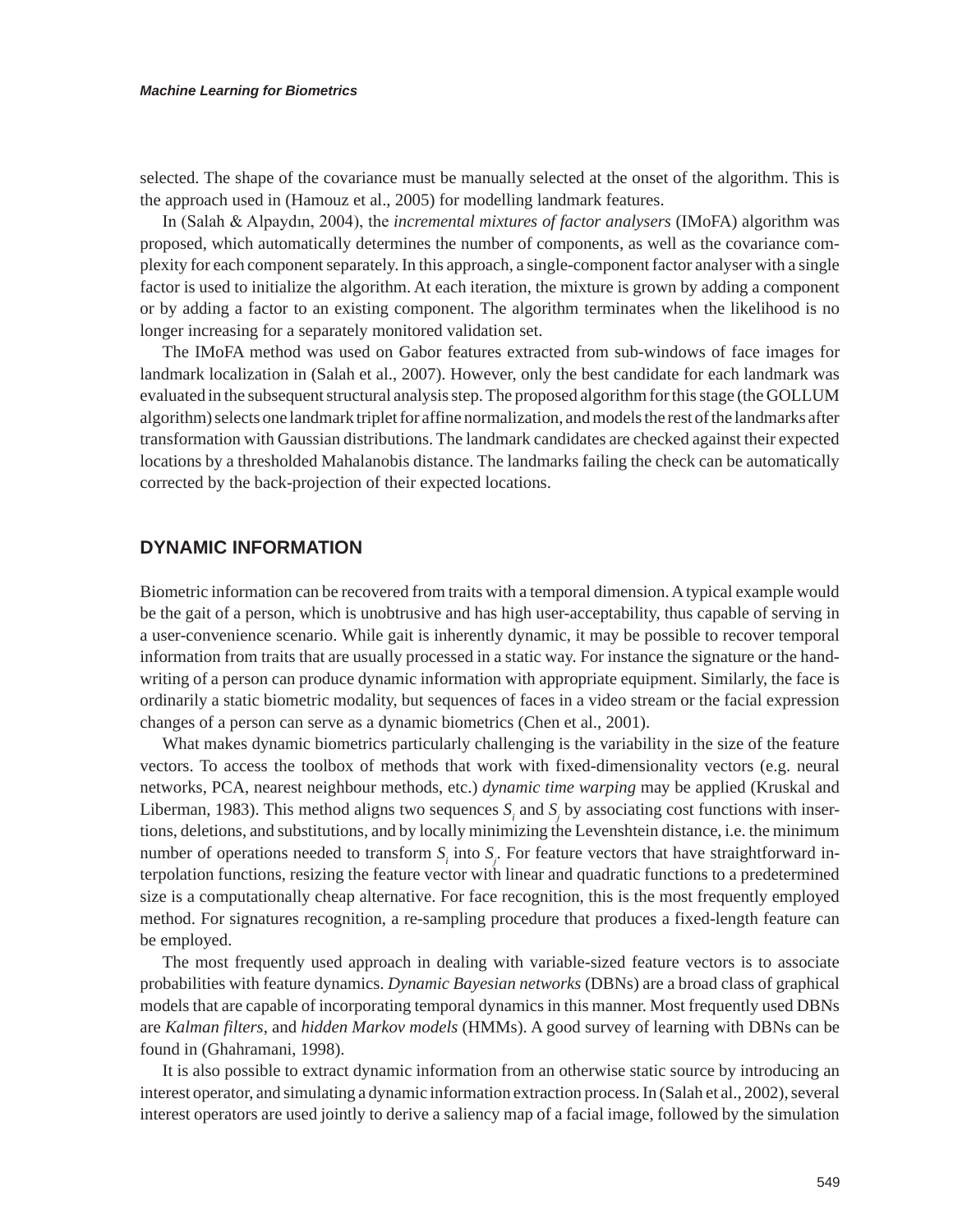of saccadic movements of the fovea in the human visual system to visit the most interesting locations of the image in the order of decreasing saliency. The content of the foveal window is processed via local neural network experts, whereas the location information is mapped to the states of an observable Markov model. After each saccade, Markov models of each person in the gallery are consulted to produce a conditional probability, and if the probability of a particular class exceeds a certain threshold, the identification is effected. With this method, it is possible to inspect only a small part of the facial image before taking a decision, and the whole image is analysed only for difficult cases. Thus, the length of the final feature vector is determined on the fly, and its variability is a blessing, rather than a curse, as it serves reducing the temporal complexity of the identification process. In (Bicego et al., 2003) overlapping windows are extracted from face images, scanned in a regular fashion, and the wavelet coefficients computed from each window are then classified using HMMs.

Storing multiple templates for a single user can make a biometrics system more robust, at the cost of increased computational complexity. For dynamic biometrics, it may be a necessity to store multiple templates. For instance in signature recognition, a person may have an elaborate, slow-dynamics signature, and a fast-dynamics, quick and dirty signature for rapid signing. For this purpose, it will be necessary to quantify the similarity of biometric signals under different dynamic models. Given two different biometric signals  $B_i$  and  $B_j$ , and two DBNs  $M_i$  and  $M_j$  trained for responding maximally to these signals (or to a set of signals containing them), a similarity (or affinity) score can be computed as:

$$
s(\boldsymbol{B}_i, \boldsymbol{B}_j) = \frac{1}{2} \left\{ \frac{1}{\tau_j} \log P(\boldsymbol{B}_j | M_i) + \frac{1}{\tau_i} \log P(\boldsymbol{B}_i | M_j) \right\}
$$
(20)

where  $\tau_{\rm i}$  is the authentication threshold for model  $M_{\rm i}$ . Panuccio et al. proposed another measure of similarity (2002), which also takes into account the model quality, i.e. how well  $M_i$  models the signal  $B_i$ :

$$
s(\boldsymbol{B}_i, \boldsymbol{B}_j) = \frac{1}{2} \left\{ \frac{P(\boldsymbol{B}_i | M_j) - P(\boldsymbol{B}_i | M_i)}{P(\boldsymbol{B}_i | M_i)} + \frac{P(\boldsymbol{B}_j | M_i) - P(\boldsymbol{B}_j | M_j)}{P(\boldsymbol{B}_j | M_j)} \right\}
$$
(21)

In both approaches,  $P(B_j | M_j)$  denotes the probability of observing  $B_j$  under the model  $M_i$ . Once the similarity matrix is computed, it is possible to employ clustering methods to group the signals into several clusters of differing dynamics, and train one model per cluster for the final system.

For a typical biometrics application, an obvious problem with these approaches is that limited enrollment time requirement leaves the system with very few examples, whereas the dimensionality can be large. One way of dealing with the dimensionality is to constrain the models appropriately, effectively reducing the number of parameters in the process. If the dynamics have a well-defined order, as in a signature, where the order of letters do not change, some transitions may be pruned from the model, leaving less parameters to estimate. An example is using left-to-right HMMs instead of fully connected HMMs, where each state represents a dynamic that is executed once, before continuing to the next dynamic. Depending on the particular case, the time spent in one state may be short or long. Another method is to constrain the observation distribution at every state of the model. Typically Gaussian models or Gaussian mixtures are used for observation probability distribution, where the complexity can be tuned by imposing restrictions on the covariance.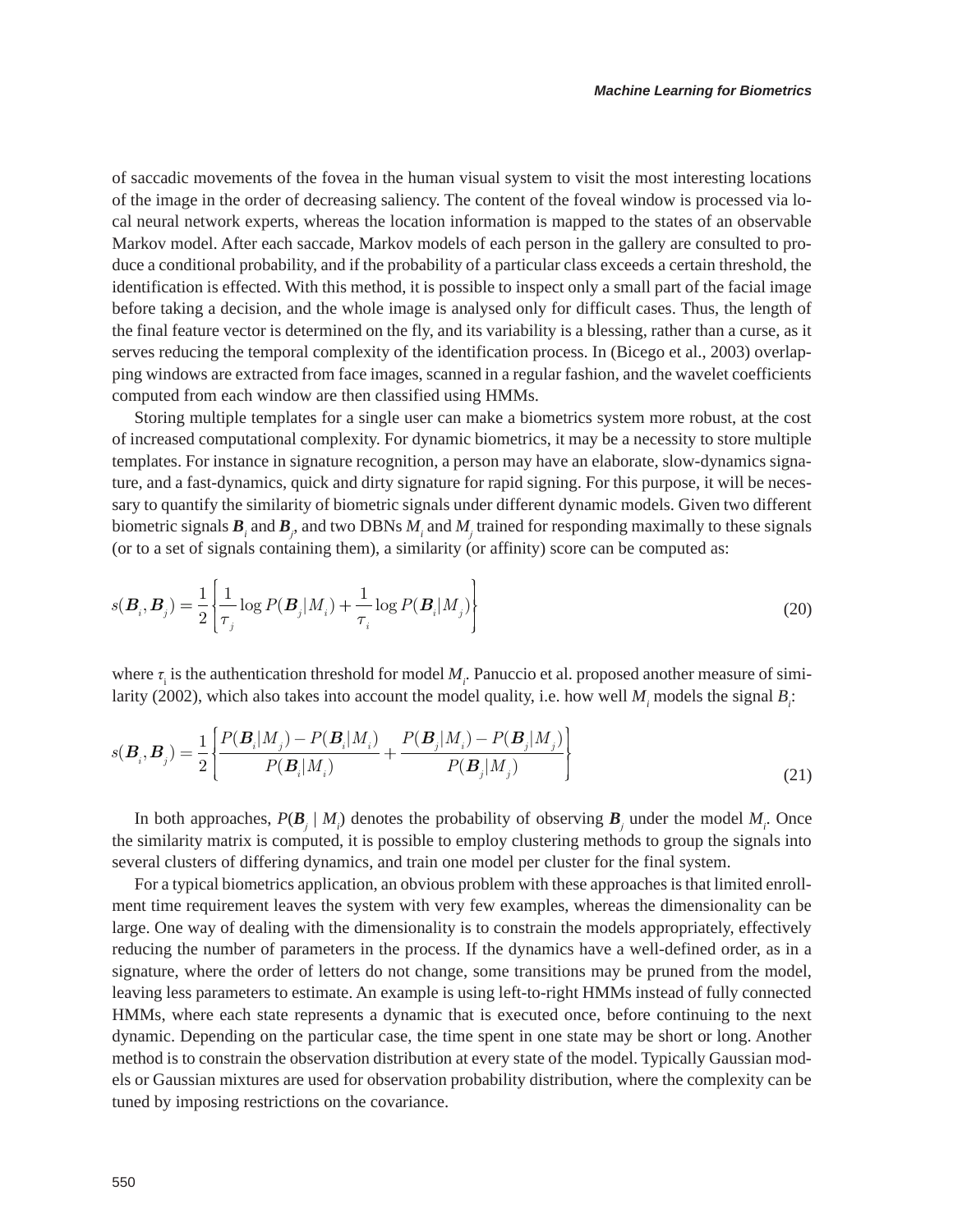The temporal dynamics can also be taken into account by constant online modification of static models, instead of a single dynamic model that traces the complete evolution of the dynamic. This is particularly useful for dynamics with indeterminate duration, for instance in camera-based surveillance applications. An illustrative example is video-based biometrics, where the motion of bodies or faces is analysed. This necessitates reliable foreground-background segmentation, which is frequently tackled by learning statistical models for foreground objects and/or the background image. For static views, Stauffer and Grimson have proposed an influential method, where one adaptive Gaussian mixture model per background pixel is trained (1999). In their approach, the recent history of each background pixel *Xt* is modelled by a mixture of *K* Gaussian distributions, and the probability of a particular pixel belonging to the background at any time is given by:

$$
P(X_t) = \sum_{i=1}^{K} \pi_i N(X_t, \mu_i, \sigma_i^2 I)
$$
\n(22)

where  $\pi$ *i* is the component prior,  $\mu$ *<sub>i</sub>* is the mean, and  $\sigma$ *<sub>i</sub>* is the standard deviation that specifies the spherical covariance shape of the component. Pixels not falling within 2.5 standard deviations from the mean of any component are assumed to be evidence for new components, and replace the component with the smallest prior. At any time, the first few distributions that account for a fixed portion of the data are considered to belong to the background.

## **MULTIPLE bIOMETRICS AND INFORMATION FUSION**

Information fusion in biometrics serves a twofold purpose. First and foremost, the system requirements may dictate an operational description beyond the technological provisions of a single biometric modality, either in terms of security, or user convenience. Multiple biometrics can be used to design systems to fit more demanding requirements. The second purpose of using multiple modalities relates to userconvenience. It is known that some biometric modalities (like fingerprints) are not usable for a small but non-negligible percentage of the population (Newham, 1995), and consequently, a non-discriminating biometric authentication scheme needs to accommodate these users.

Assume two biometric signals  $\bm{B}_1$  and  $\bm{B}_2$  are recorded from a single person *b* in two different modalities with models  $M_1 = \{s_1, t_d^1, \tau_1\}$  and  $M_2 = \{s_2, t_d^2, \tau_2\}$ , respectively, where  $s_i$  denotes the similarity function,  $t_d$ <sup>*i*</sup> is the biometric template and  $\tau_i$  is the threshold of authentication. The combined biometric system can be made more secure than either of the individual biometric systems by requiring:

$$
s_1(B_1, t_b^1) > \tau_1 \wedge s_2(B_2, t_b^2) > \tau_2 \tag{23}
$$

or it can provide for more robust (e.g. for cases where the data acquisition conditions are impaired for one modality), or more convenient (e.g. letting the user decide which modality to use) systems by allowing alternative authentication venues, at the cost of reduced system security:

$$
s_1(B_1, t_b^1) > \tau_1 \vee s_2(B_2, t_b^2) > \tau_2 \tag{24}
$$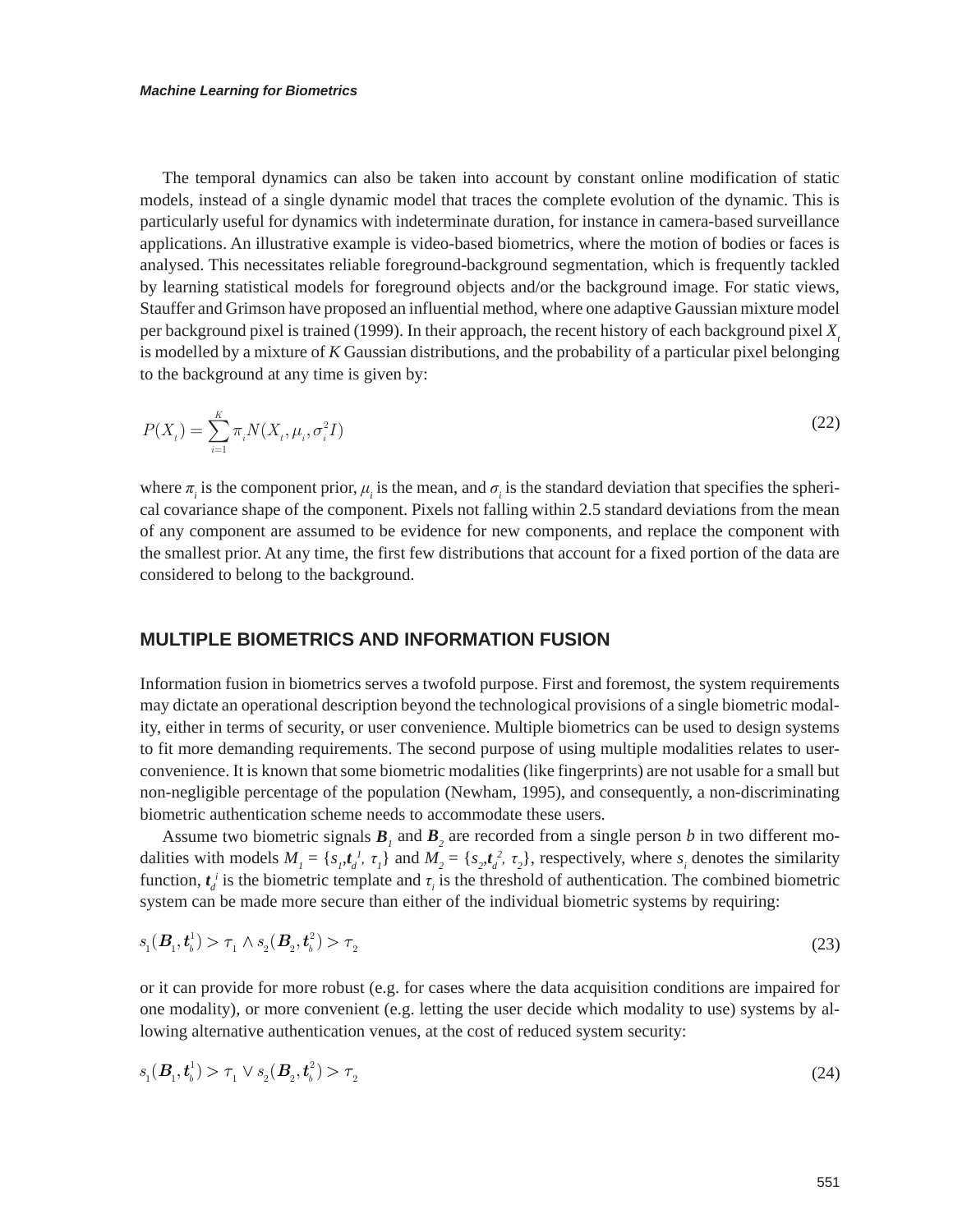This is the simplest biometric fusion scenario at the decision level of individual systems. It is possible to effect fusion of biometric information at the raw data level, at the feature level, at the matching score level, or at the decision level. Another dimension of fusion is the architecture, which can be serial or parallel. In (Gökberk et al., 2005), the authors contrast a serial (hierarchical) fusion scheme for 3D face recognition in which the first classifier ranks the most plausible classes, after which the second classifier operates on a reduced set of classes, with parallel fusion schemes in which all classifier outputs are jointly assessed. The parallel approach has increased real-time operation cost, but its accuracy is superior to that of the serial, and both fusion approaches excel in comparison to individual classifiers.

When using multiple systems, we usually deal with scores that have different ranges and meanings. The system proposed in (Gökberk et al., 2005) sidesteps this issue by operating on rank scores, but the appropriate normalization of scores is nonetheless an important issue. The normalization can be performed for each score domain separately, bringing the scores to a common scale for combination (*transformation-based score fusion*). Weighted combination of scores is a simplified version of this approach, and most of the fusion approaches reported in the literature aim at learning an appropriate set of weights for individual biometric modalities. For the authentication task, this can also be achieved by treating the genuine and impostor scores as two separate classes, and applying supervised classification methods. For instance in (Ross & Jain, 2003), the scores from different modalities (face, fingerprint, hand geometry) are combined with:

- 1. The SUM rule, which corresponds to a weighted average of the scores, where learning involves finding the best set of weights on the training set,
- 2. A decision tree, which was used to learn a number of rules to solve the two-class classification problem of distinguishing impostor and genuine claims,
- 3. A linear discriminant classifier, which is obtained by projecting the scores to a subspace that minimizes the within-class variance and maximizes the between-class variance, for the same two-class problem.

The SUM rule has been found to perform better than the alternatives, and has the additional benefit of having a threshold to calibrate the system for increased security or convenience. In this kind of a *classifier-based fusion scheme*, the distribution of genuine and impostor scores is usually not balanced. A zero-cost impostor model implies that the samples available for impostor access are *N-1* times greater than the number of genuine access samples, *N* being the number of subjects, and assuming equal number of samples per subject.

An additional difficulty is that most classification approaches would not allow the tuning of the system for a particular FAR or FRR requirement. Suppose the system is required to operate at 0.001 FAR, and a neural network classifier is selected for solving the genuine-impostor classification problem. The training regime needs to be adjusted appropriately, and most likely the final classifier output needs to be post-processed (e.g. by applying a threshold on the posterior) to bring the final system into the desired operation range.

In (Nandakumar et al., 2008) the genuine and impostor match scores from different modalities are modelled with Gaussian mixtures, and the decision follows a likelihood ratio test. This is a *density-based score fusion* scheme, as opposed to transformation-based or classifier-based fusion schemes. The difficulty in density-based fusion is the fitting of the model; it is not uncommon that the limited number of samples available for statistical learning rules out all but the simplest models. However, if the underly-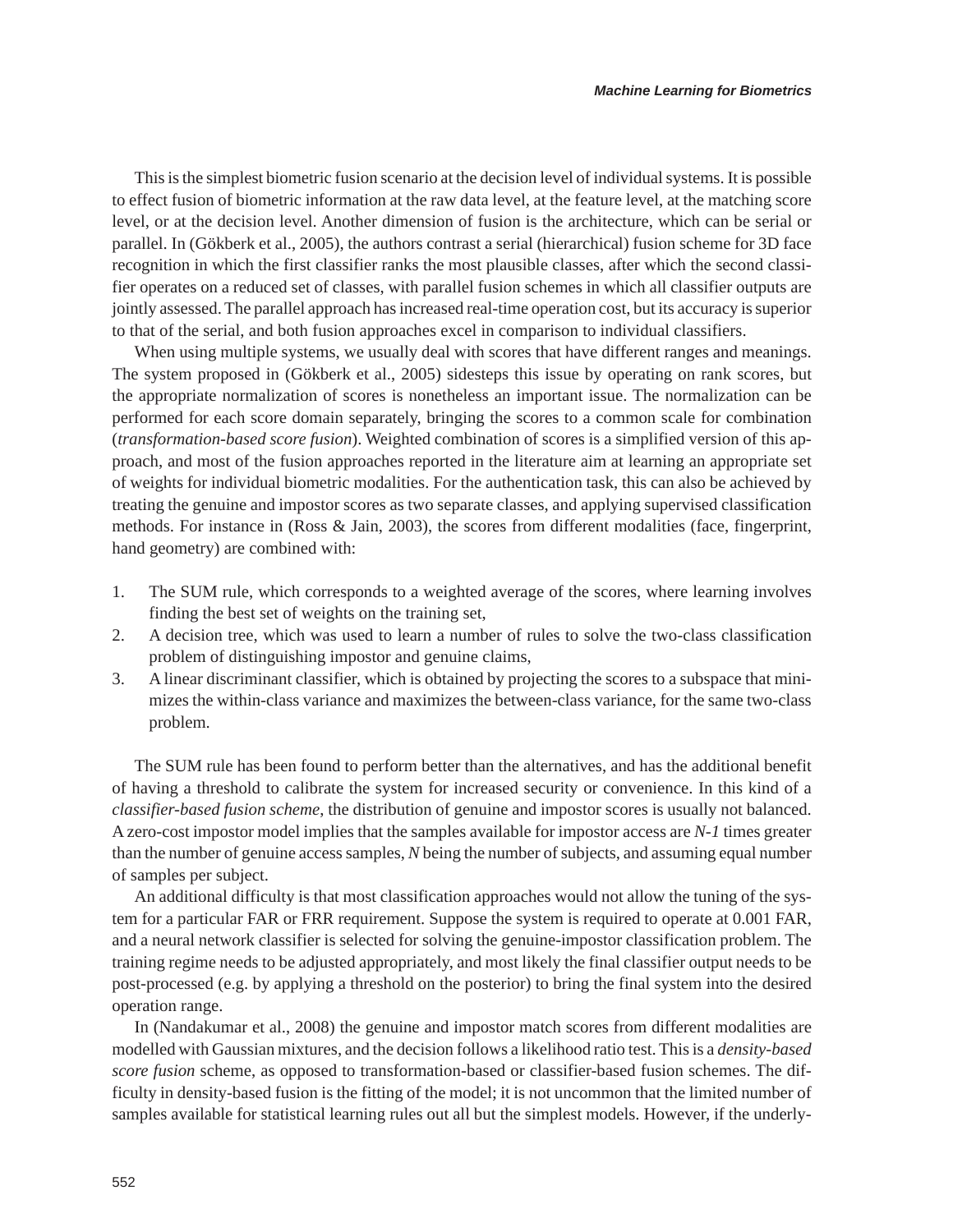ing joint score density is known, it is possible to formulate an optimal fusion scheme. The application of the likelihood ratio test is similar to the case in equation (8). We summarize this method here, along with further justification of its use.

Assume  $\mathbf{B} = [B_1, B_2, ..., B_k]$  denotes the biometric match scores from *k* different modalities. Assume further that we know the joint densities of the genuine claims and impostor claims, denoted with  $p(\bm{\mathcal{B}}|M_{d})$ and  $p(B|I)$ . Let  $\Psi$  denote a statistical test for the null-hypothesis  $H_o$ : $\bm{B}$  is associated with a claim from an impostor versus  $H_{_I}$ :  $\bm{B}$  is associated with a genuine claim.  $\mathscr{Y}(\bm{B})$  is the binary valued function for accepting or rejecting the null hypothesis. The justification proposed by (Nandakumar et al., 2008) for using the likelihood-ratio test rests on the Neyman-Pearson theorem, which states that for testing  $H<sub>0</sub>$  against  $H<sub>1</sub>$  there exists a test  $\Psi$  and a constant  $\eta$  such that:

$$
P(\Psi(\mathbf{B}) = 1 | H_0) = \alpha \tag{25}
$$

and

$$
\Psi(\mathbf{B}) = \begin{cases}\n1, & when & \frac{p(\mathbf{B}|M_d)}{p(\mathbf{B}|I)} \ge \eta, \\
0, & when & \frac{p(\mathbf{B}|M_d)}{p(\mathbf{B}|I)} < \eta.\n\end{cases}
$$
\n(26)

The more important part of the theorem states that if a test *Ψ* satisfies these equations for some constant *η*, then it is the *most powerful test* for testing  $H$ <sub>*0*</sub> against  $H$ , at level *α*. Consequently, the authors propose to employ the ratio of  $p(B|M_d)$  to  $p(B|I)$  for giving the authentication decision, and  $\eta$  is selected in a way that the likelihood ratio test maximizes the GAR at the specified FAR. In practice, the true genuine and impostor score densities are unknown, and they are approximated with the help of the training set, typically with mixture models. One obvious difficulty is that due to user convenience issues, there are very few (typically less than five) genuine scores per subject.

The likelihood-ratio test can further be refined by learning subject-specific parameters for the threshold *η* or for the class-conditional densities (Poh & Kittler, 2007). The impostor model can be a single model (an example of which is the universal background model frequently used in speaker verification) or it can be a set of alternative models, in which case it is called a *cohort*. The latter approach is less popular, as it implies increased computational complexity.

A discriminative biometric modality will result in a good separation of the genuine and impostor score distributions, and produce higher ratios (i.e. a more confident decision). The fusion should take into account the discriminative power of the contributing biometrics, but it can also consider an assessment of the acquisition conditions and the *quality* of the recorded biometric signal, which can be different for each instance, depending on the acquisition conditions and the particular sensor used. Once a set of quality measures are selected, a *quality-based fusion* approach can be adopted. In (Nandakumar et al., 2008), the quality measures are taken into account by replacing the genuine and impostor score distributions with joint distributions of scores and corresponding quality measures. In (Chatzis et al., 1999) a vector quantization approach was taken to define score categories based on quality, and the biometric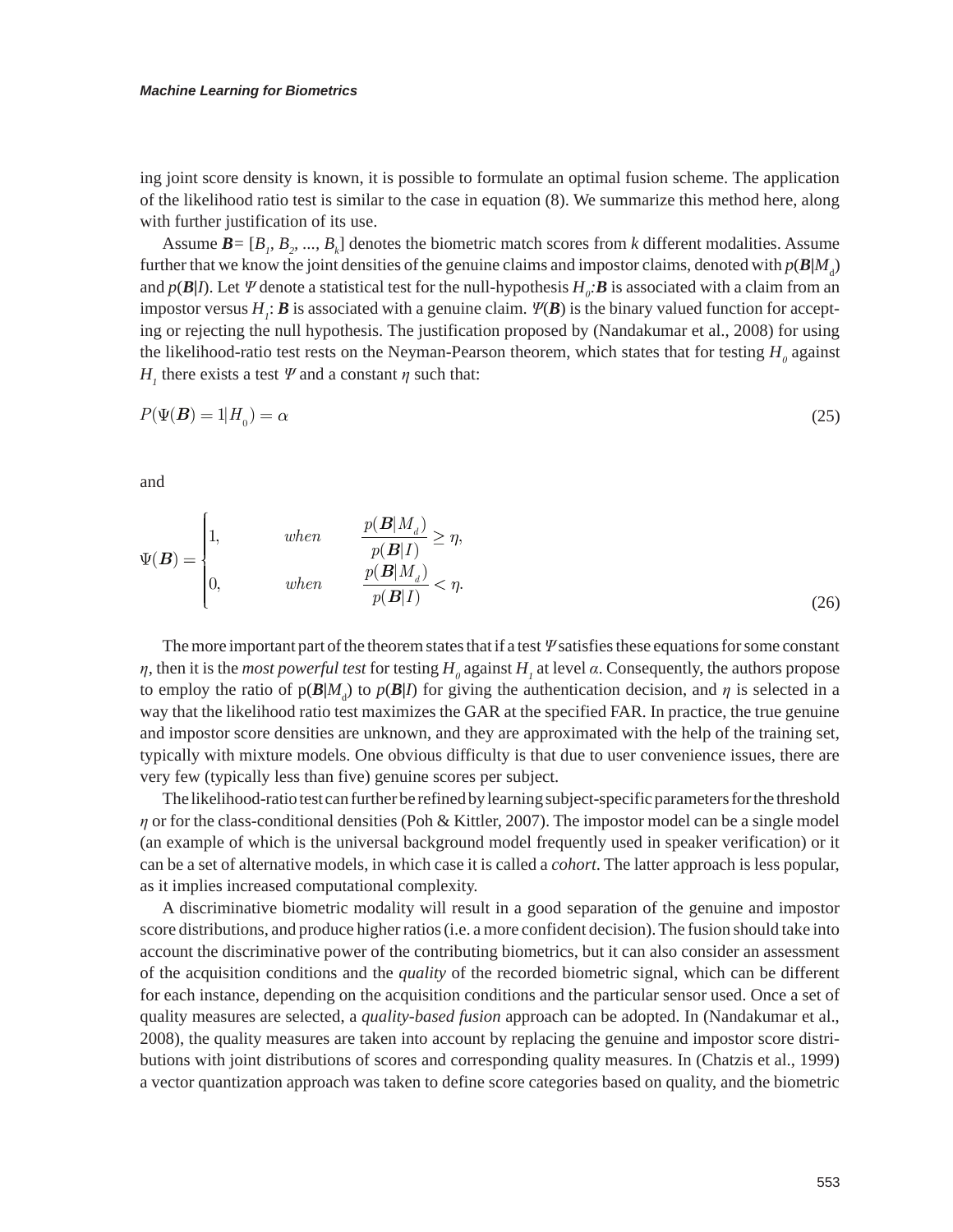scores are fuzzified to give a robust decision. In (Maurer & Baker, 2007) Bayesian belief networks were employed to incorporate the quality as an effect on the prior.

Arecent evaluation campaign under the European FP6 Network of Excellence BIOSECURE assessed biometric fusion methods under *cost* and *quality* considerations (Poh et al., in press). Here, cost refers to the computational cost of verification, which is important for real-time operation. Scores obtained from fingerprint and face scanners were associated with a cost of use, and with several automatically derived quality measures. 22 score-level fusion systems were evaluated in the campaign, including dynamic fusion approaches where biometric modalities were consulted in a sequential fashion until a desired level of authentication confidence was reached or all the scores were exhausted.

Biometric information can be fused with ancillary information that has little discriminative value, but nonetheless can increase the robustness of the system in question. By making the assumption that these so-called *soft biometric traits*(e.g. height, gender) are independent, they can be fused with a strong biometric:

$$
s(\boldsymbol{B}, \mathbf{t}_{b}) = a_0 \log P(\boldsymbol{t}_{b}^{0} | \boldsymbol{B}_0) + \sum_{i=1}^{m} a_i \log P(\boldsymbol{B}_i | \boldsymbol{t}_{b}^{i})
$$
\n(27)

where  $\bm{B}_0$  is the primary biometric with a large weight  $a_{\rho}$ , and  $\bm{B}_i$  are the soft biometrics with relative weights *ai* (Jain et al., 2004).

The usefulness of fusion increases if the individual modalities that are fused are not highly correlated. For this reason, it is important to understand the role of the multimodal databases when analysing fusion results. Collecting biometric information can be a meticulous process, and the anonymity of the subjects is imperative. Since collecting and associating multiple biometrics from individuals is perceived to be a threat to anonymity, some of the studies in the literature employ *chimeric databases*, which are created by randomly combining biometric information from different modalities under virtual identities. Since the correlation structure is not retained, the added value of fusion will be overestimated under a chimeric database.

To illustrate this point, consider a system with face and palm-print modalities. In a natural database, male faces will be associated with larger palm-prints and the face and palm skin colours will be highly correlated, whereas a chimeric dataset will lose these correlations. One potential solution is to employ a small set of natural multimodal samples and use unsupervised clustering to model the covariance structure. Then recorded biometrics can independently be assigned to the nearest cluster, and used to construct realistic chimeric datasets by probabilistic selection of samples from within clusters. Some biometric combinations like faces and fingerprint have low correlation, and thus more suitable for chimeric databases.

## **EVALUATING A bIOMETRICS SYSTEM**

The practice of biometrics often requires the evaluation of a system under scrutiny to determine the operating region, as well as the comparison of several algorithms in terms of their computational cost, accuracy, and robustness. Several important considerations that are common practice in the machine learning community should guide the biometrics researcher in the evaluation of the developed systems.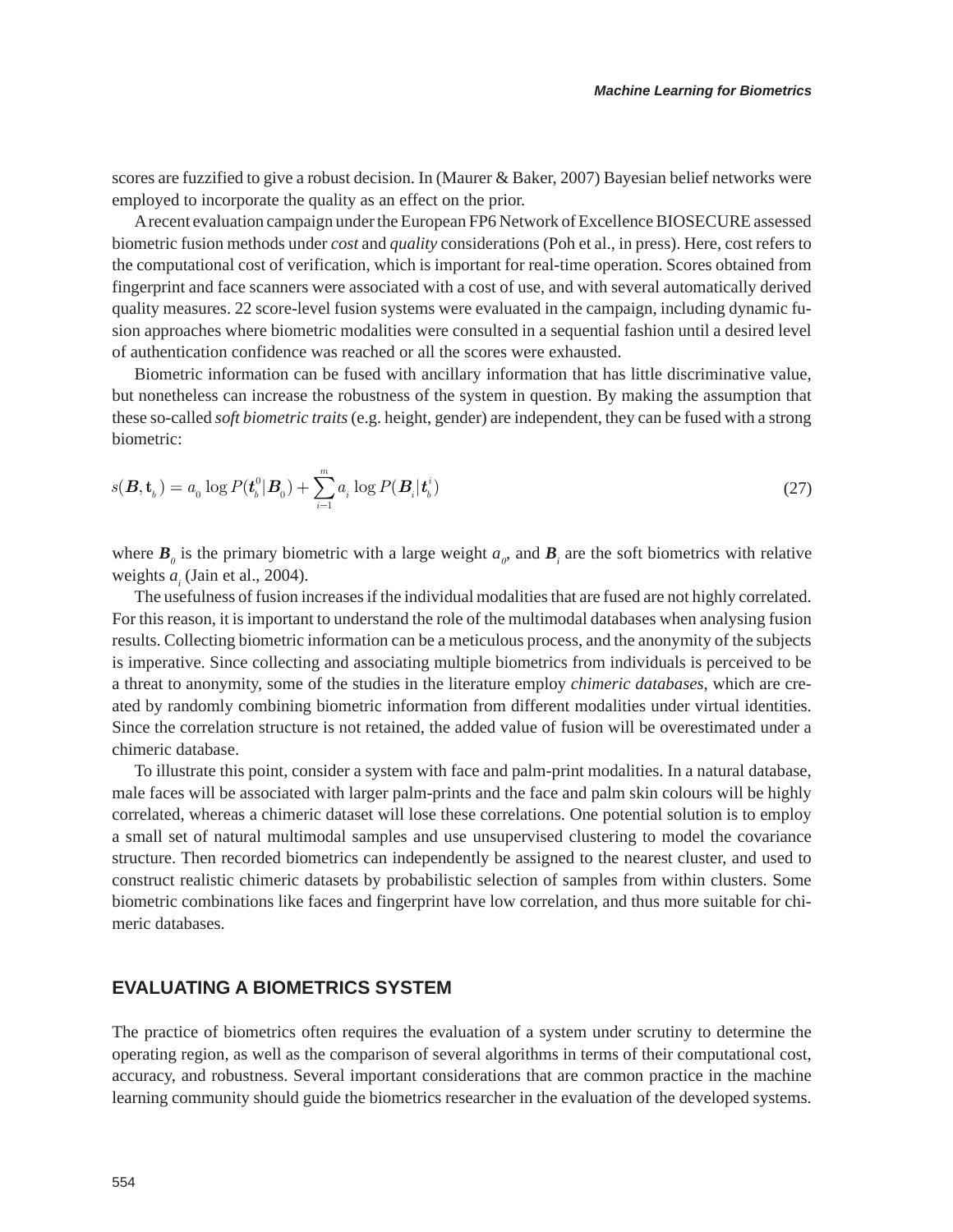This section provides a short list of good practices. For a detailed exposition, see (Mansfield & Wayman, 2002).

**Appropriate experimental setup:** The model development and reporting of the test results should be performed on different datasets. When reporting results, accuracies on the training set and the test set should be reported in conjunction, as the amount of difference in accuracy is indicative of the generalization capability of a model. While developing the models, the test set should not be consulted at all, as doing so would imply that the test set is contributing to the learning process, and the accuracies must be appropriately adjusted. A separate validation set can be set aside from the training set during model selection and learning.

**Statistical tests for comparison:** The claim of superiority of one algorithm over another cannot be based on a higher accuracy alone; it should be supported with statistical tests. Especially with benchmark databases, the accuracies reported in the literature tend to become very high over time, and it is important to demonstrate the success of new algorithms over alternative approaches with tests administered under exactly the same protocol. **Producing mean and standard deviation of** accuracy results with randomized runs allows comparisons in terms of distance in standard deviations, which serves as a heuristic to decide the significance of obtained accuracy differences. The reader is referred to (Yildiz & Alpaydin, 2006) for statistical testing methodology to determine the algorithm with the smallest expected error given a data set and a number of learning algorithms.

**Cross-database evaluation:** The problem of overlearning plagues many learning algorithms. Considering that most biometrics databases are constituted by samples acquired under similar conditions (i.e. same environment, same sensor, similar pre-processing and compression, etc.) it is important to assess the generalization ability of proposed algorithms by cross-session recordings, where training and testing are performed on data recorded in different sessions with temporal separation. Better still are the cross-database evaluations, where the training and testing are performed with different databases. Sometimes a *world model* is used to learn the conditions specific to the particular data acquisition environment. This is a small and representative data sample acquired under the test conditions that is used in addition to the training set.

**Challenges and evaluation campaigns:** The independent testing of the biometrics systems has been a vital practice. The efforts of the U.S. National Institute of Standards and Technology (NIST) have been instrumental and exemplary in this respect, and a number of campaigns have been conducted by NIST and other institutions to evaluate biometric systems independently (see for example, Philips et al. 2007). Among these, we should mention NIST's Face Recognition Vendor Test, speaker recognition challenges, Iris Challenge Evaluation, Face Recognition Grand Challenge and the recent Multiple Biometrics Grand Challenge. Apart from NIST, important biometric assessment campaigns are NVU iris challenges, Univ. of Bologna Fingerprint Verification Competition, M2VTS and BANCA challenges, and the BioSecure Multimodal Evaluation Campaign. These are valuable venues to try baseline algorithms with clearly defined protocols, to see the shortcomings of present approaches, and to objectively evaluate the performance of a new system. The reader is referred to (Petrovska-Delacrétaz et al., 2008) and to references therein for more information on biometric evaluation campaigns.

**Links to databases and codes:** Table 1 includes some links for the most important databases for different biometric modalities. For OpenSource code of baseline systems the reader is referred to the web resources of Association BioSecure<sup>2</sup>, which includes OpenSource reference systems,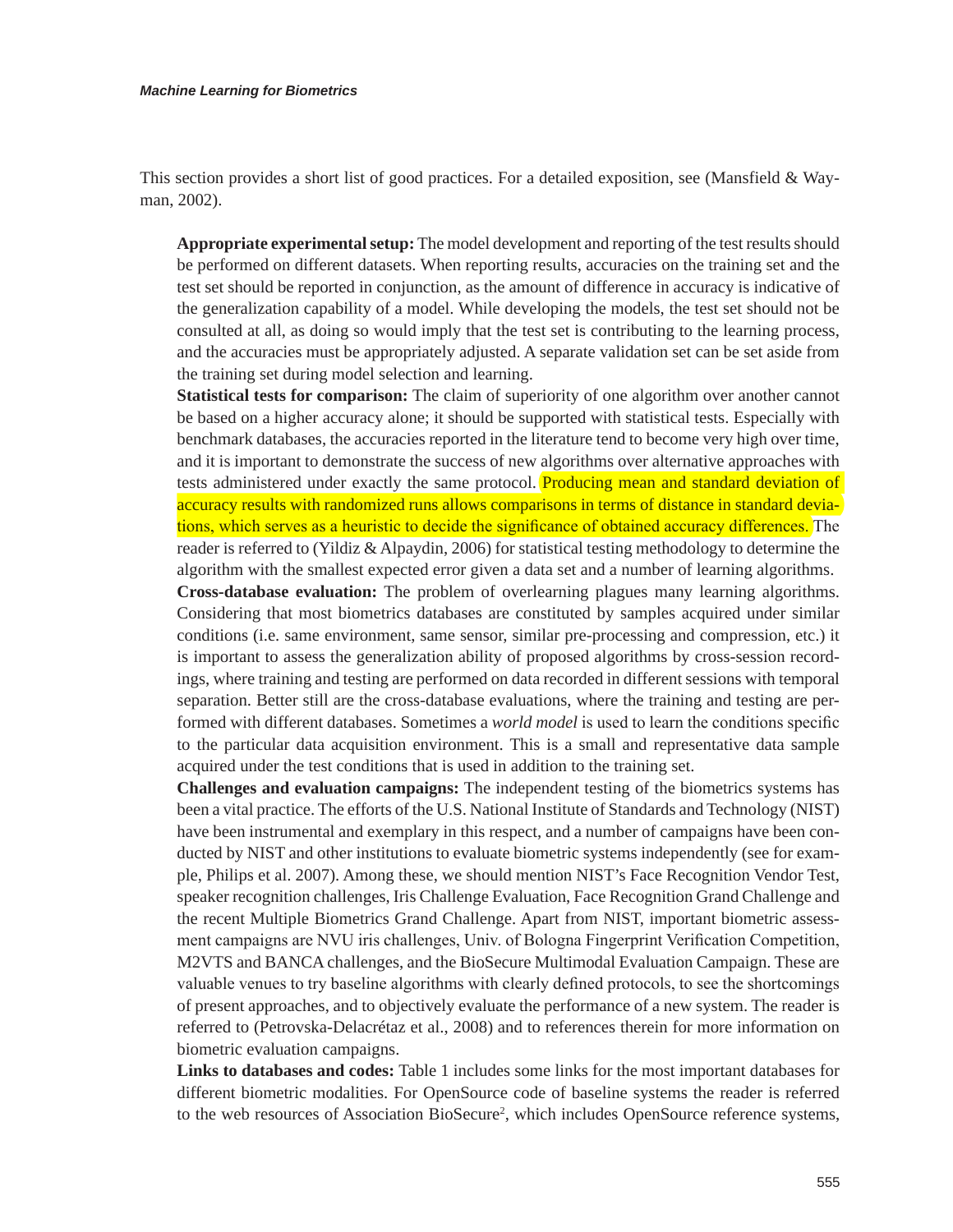| <b>Name</b>  | <b>Modality</b>         | Link                                                                           |
|--------------|-------------------------|--------------------------------------------------------------------------------|
| <b>BANCA</b> | face video              | www.ee.surrey.ac.uk/CVSSP/banca                                                |
| CASIA        | iris & gait palmprint   | www.cbsr.ia.ac.cn                                                              |
| <b>FERET</b> | 2D face                 | www.itl.nist.gov/iad/humanid/feret/feret_master.html                           |
| FRGC         | 2D-3D face              | face.nist.gov/frgc                                                             |
| <b>FVC</b>   | fingerprint             | atvs.ii.uam.es/databases.jsp                                                   |
| <b>MCYT</b>  | signature & fingerprint | atvs.ii.uam.es/databases.jsp                                                   |
| <b>NIST</b>  | speech                  | www.ldc.upenn.edu (multiple corpora available from Linguistic Data Consortium) |
| PolyU        | palm-print              | www.comp.polyu.edu.hk/biometrics                                               |
| <b>USF</b>   | gait                    | figment.csee.usf.edu/GaitBaseline (includes code)                              |
| XM2VTS       | face & speech           | www.ee.surrey.ac.uk/CVSSP/xm2vtsdb                                             |

*Table 1. Links to some important biometrics databases.* 

publicly available databases, assessment protocols and benchmarking results for several modalities (2D and 3D face, speech, signature, fingerprint, hand, iris, and talking-face).

**Applications:** Figure 1 shows the distribution of various ML approaches in biometrics, as gleaned from the 125 papers presented at the International Conference on Biometrics (Lee & Li, 2007). The most frequently used methods are based on learning a suitable subspace projection to reduce the dimensionality. Non-parametric methods that store templates for each enrolled subject and look at the distance to the query from the template are employed in more than 10 per cent of the papers, with different distance measures. Subspace projections favour Mahalanobis-based distance functions, whereas Hamming distance and histogram comparison techniques are frequently applied in iris recognition. Gaussian mixture models are particularly prominent in speech applications; HMM and other dynamic Bayesian approaches are used in signature and speech applications. About 15 per cent of all the papers favoured a fusion approach.

## **CONCLUSION**

The rapid advance in technology, particularly the production of cheaper and better sensors enables computer systems to automatically identify people. This capability satisfies an increasing need for security and smarter applications, and gains wide acceptance thanks to strict control for privacy and ethical concerns.

In this chapter, we have given a glimpse of machine learning methods that are relevant in making biometric technology a reality. These methods are actively used in deployed systems, but there is ever the need for faster and more accurate algorithms. We hope that the application examples and references we have provided will serve the reader in creating novel machine learning solutions to challenging biometrics problems.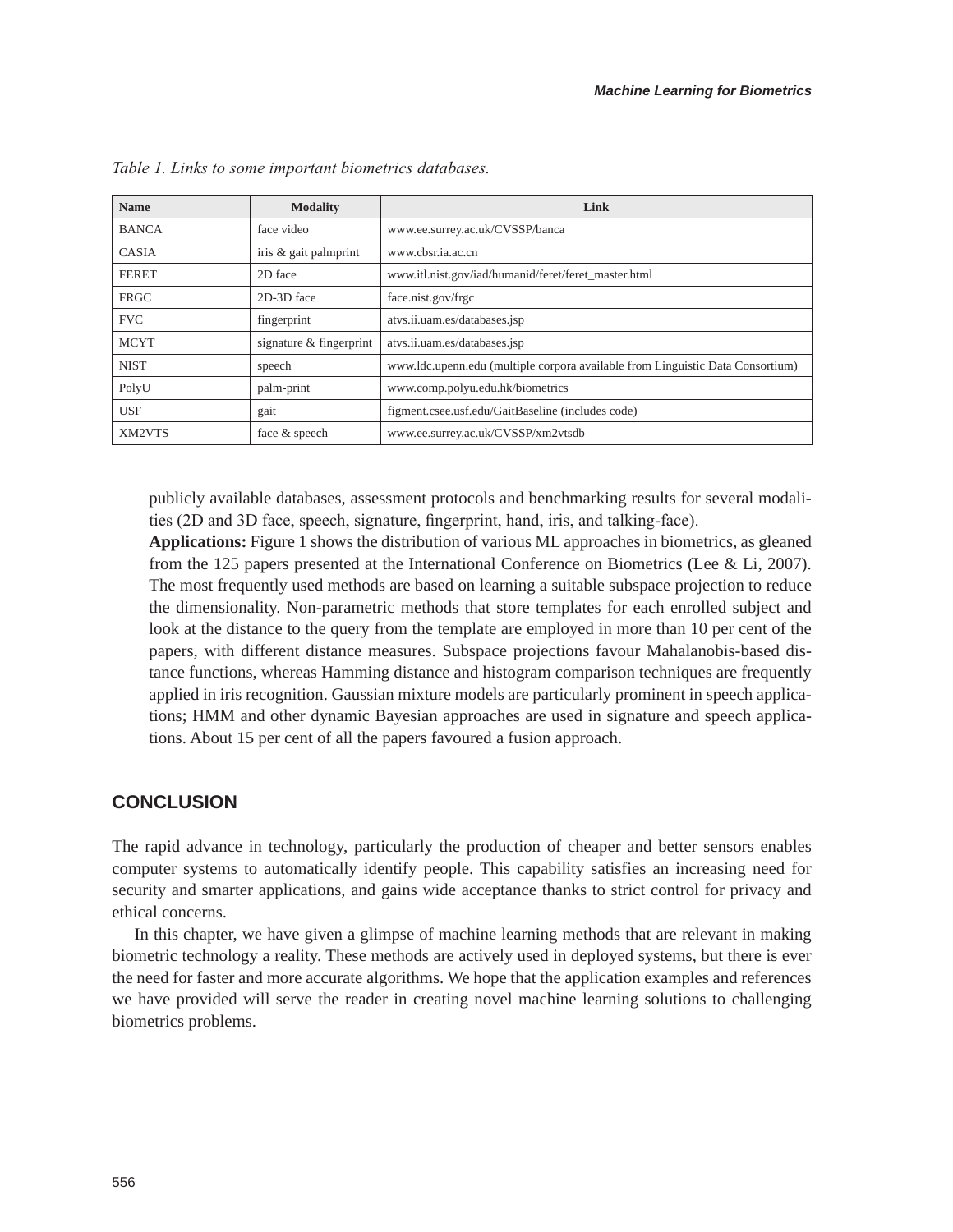#### *Machine Learning for Biometrics*



*Figure 1. Distribution of different ML approaches to biometric problems.*

# **ACKNOWLEDGMENT**

This research is supported by the Dutch BRICKS/BSIK project. The author thanks Dr. Eric Pauwels and an anonymous reviewer for valuable comments.

## **REFERENCES**

Bazen, A. M., & Veldhuis, R. N. J. (2004). Likelihood-ratio-based biometric verification. *IEEE Trans. Circuits and Systems for Video Technology*, *14*(1), 86–94. doi:10.1109/TCSVT.2003.818356

Belhumeur, P. N., Hespanha, J. P., & Kriegman, D. J. (1997). Eigenfaces vs. Fisherfaces: Recognition using class specific linear projection. *IEEE Transactions on Pattern Analysis and Machine Intelligence*, *19*, 711–720. doi:10.1109/34.598228

Bicego, M., Castellani, U., & Murino, V. (2003). Using hidden Markov models and wavelets for face recognition. In *Proc. of the Int. Conf. Image Analysis and Processing* (p. 52).

Bolle, R. M., Connell, J. H., Pankanti, S., Ratha, N. K., & Senior, A. W. (2004). *Guide to biometrics*. New York: Springer-Verlag.

Chatzis, V., Bors, A. G., & Pitas, I. (1999). Multimodal decision-level fusion for person authentication. *IEEE Trans. System, Man, and Cybernetics, part A, 29*(6), 674-680.

Chen, L. F., Liao, H. Y. M., & Lin, J. C. (2001). Person identification using facial motion. In *Proc. of the Int. Conf. Image Processing* (pp. 677-680).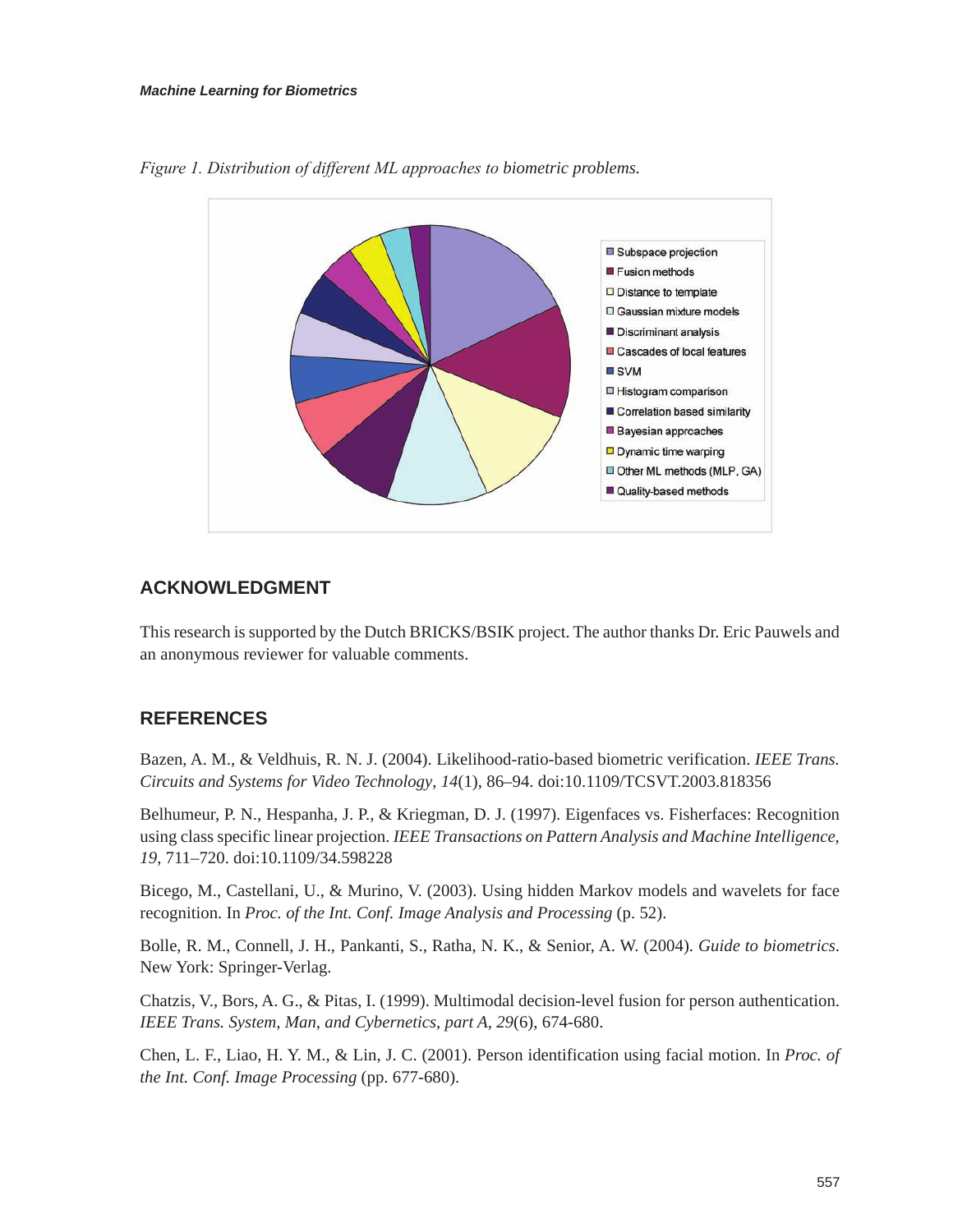Daugman, J. (1988). Complete discrete 2-D Gabor transforms by neural networks for image analysis and compression. *IEEE Transactions on Acoustics, Speech, and Signal Processing*, *36*, 1169–1179. doi:10.1109/29.1644

Figueiredo, M. A. T., & Jain, A. K. (2002). Unsupervised learning of finite mixture models. *IEEE Transactions on Pattern Analysis and Machine Intelligence*, *24*, 381–396. doi:10.1109/34.990138

Freund, Y., & Schapire, R. E. (1997). A decision-theoretic generalization of on-line learning and an application to boosting. *Journal of Computer and System Sciences*, *55*(1), 119–139. doi:10.1006/ jcss.1997.1504

Ghahramani, Z. (1998). Learning dynamic Bayesian networks. In C. L. Giles & M. Gori (Eds.), *Adaptive processing of sequences and data structures* (pp. 168-197). Berlin, Germany: Springer-Verlag.

Gökberk, B., Salah, A. A., & Akarun, L. (2005). Rank-based decision fusion for 3D shape-based face recognition. In *Proc. of the Int. Conf. Audio- and Video-based Biometric Person Authentication* (LNCS 3546, pp. 1019-1028).

Gökberk, B., Salah, A. A., Alyüz, N., & Akarun, L. (in press). 3D face recognition: Technology and applications. In M. Tistarelli, S. Z. Li, & R. Chellappa (Eds.), *Biometrics for surveillance and security*. London: Springer-Verlag.

Gross, R., Matthews, I., Cohn, J., Kanade, T., & Baker, S. (2008). Multi-PIE. In *Proc. of the 8th IEEE Conf. on Automatic Face and Gesture Recognition,* Amsterdam.

Hamouz, M., Kittler, J., Kamarainen, J. K., Paalanen, P., Kalviainen, H., & Matas, J. (2005). Feature-based affine-invariant localization of faces. *IEEE Transactions on Pattern Analysis and Machine Intelligence*, *27*(9), 1490–1495. doi:10.1109/TPAMI.2005.179

Huang, X., Acero, A., & Hon, H. (2001). *Spoken language processing*. Upper Saddle River, NJ: Prentice Hall.

Jain, A. K., Dass, S. C., & Nandakumar, K. (2004). Soft biometric traits for personal recognition systems. In *Proc. of the Int. Conf. Biometric Authentication,* Hong-Kong.

Kruskal, J., & Liberman, M. (1983). *The symmetric time-warping problem: From continuous to discrete*. Reading, MA: Addison-Wesley.

Kung, S. Y., Mak, M. W., & Lin, S. H. (2005). *Biometric authentication: A machine learning approach*. Upper Saddle River, NJ: Prentice Hall Professional Technical Reference.

Lee, S.-W., & Li, S. Z. (2007). *Advances in biometrics* (LNCS 4642). Berlin, Germany: Springer Verlag.

Maurer, D. E., & Baker, J. P. (2007). Fusing multimodal biometrics with quality estimates via a Bayesian belief network. *Pattern Recognition*, *41*(3), 821–832. doi:10.1016/j.patcog.2007.08.008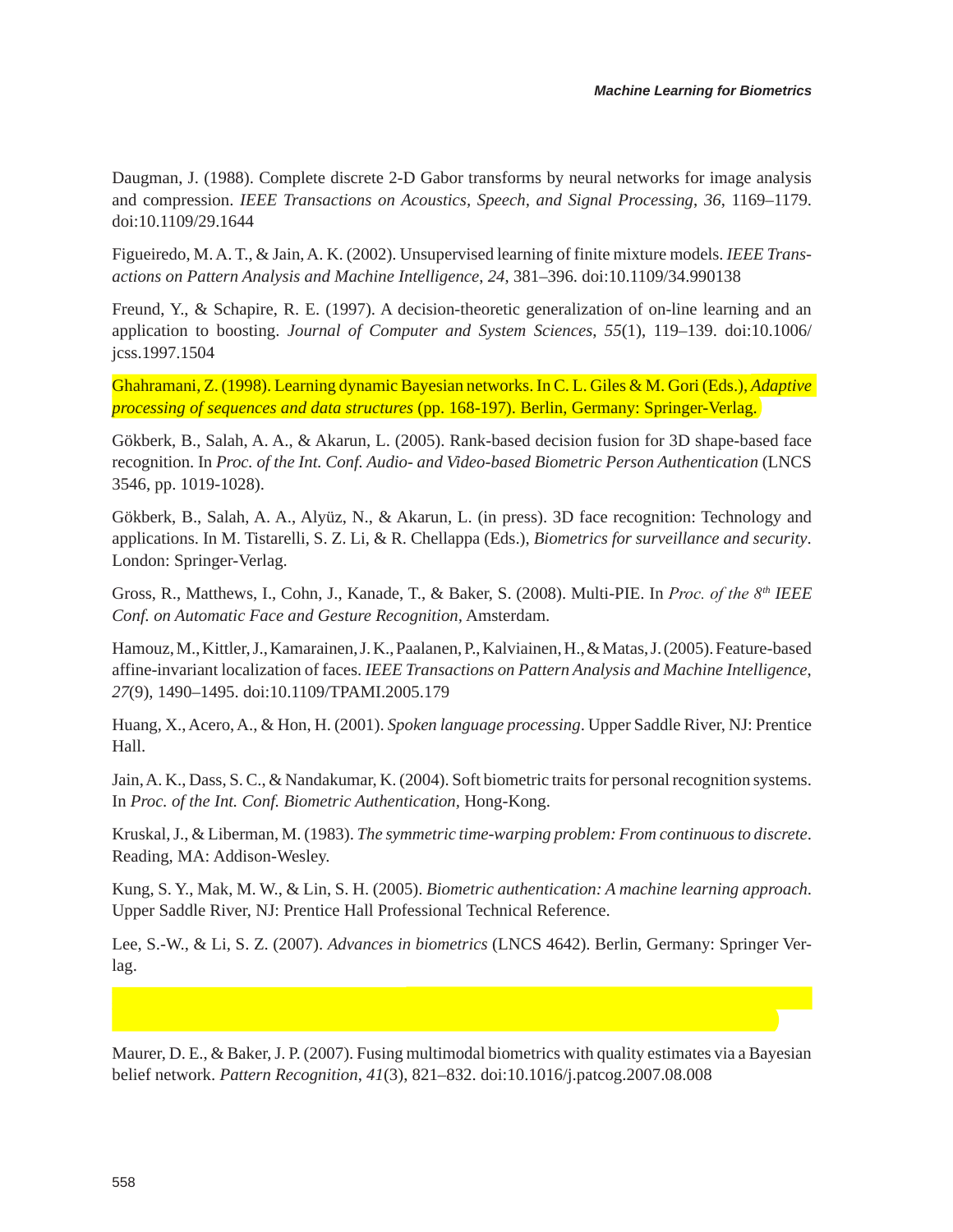Nandakumar, K., Chen, Y., Dass, S. C., & Jain, A. K. (2008). Likelihood ratio-based biometric score fusion. *IEEE Transactions on Pattern Analysis and Machine Intelligence*, *30*(2), 342–347. doi:10.1109/ TPAMI.2007.70796

Newham, E. (1995). *The biometrics report*. SJB Services.

Osuna, E., Freund, R., & Girosi, F. (1997). Training support vector machines: An application to face detection. In *Proc. of the IEEE Computer Society Conference on Computer Vision and Pattern Recognition* (pp. 130-136).

Panuccio, A., Bicego, M., & Murino, V. (2002). A hidden Markov model-based approach to sequential data clustering. In *Structural, syntactic and statistical pattern recognition* (LNCS 2396, pp. 734-742). Berlin, Germany: Springer-Verlag.

Petrovska-Delacrétaz, D., Chollet, G., & Dorizzi, B. (Eds.). (2008). *Guide to biometric reference systems and performance evaluation.* London: Springer-Verlag.

Phillips, P.J ., Scruggs, W. T., O'Toole, A. J., Flynn, P. J., Bowyer, K. W., Schott, C. L., & Sharpe, M. (2007). *FRVT 2006 and ICE 2006 large-scale results*. NISTIR 7408.

Poh, N., Bourlai, T., Kittler, J., Allano, L., Alonso, F., Ambekar, O., et al. (in press). Benchmarking quality-dependent and cost-sensitive multimodal biometric fusion algorithms. *IEEE Trans. Information Forensics and Security*.

Poh, N., & Kittler, J. (2007). On the use of log-likelihood ratio based model-specific score normalisation in biometric authentication. In S.-W. Lee & S. Z. Li (Eds.), *Advances in biometrics: Proc. of the ICB* (LNCS 4642, pp. 614-624). Berlin, Germany: Springer-Verlag.

Ramanathan, N., Chellappa, R., & Chowdhury, A. K. R. (2004). Facial similarity across age, disguise, illumination, and pose. In *Proc. of the Int. Conf. Image Processing* (pp. 1999-2002).

Reynolds, D., Quatieri, T., & Dunn, R. (2000). Speaker verification using adapted Gaussian mixture models. *Digital Signal Processing*, *10*, 19–41. doi:10.1006/dspr.1999.0361

Ross, A., & Jain, A. (2003). Information fusion in biometrics. *Pattern Recognition Letters*, *24*, 2115–2125. doi:10.1016/S0167-8655(03)00079-5

Salah, A. A., & Alpaydın, E. (2004). Incremental mixtures of factor analysers. In *Proc. of the Int. Conf. on Pattern Recognition* (pp. 276-279).

Salah, A. A., Alpaydın, E., & Akarun, L. (2002). A selective attention-based method for visual pattern recognition with application to handwritten digit recognition and face recognition. *IEEE Transactions on Pattern Analysis and Machine Intelligence*, *24*(3), 420–425. doi:10.1109/34.990146

Salah, A. A., Çınar, H., Akarun, L., & Sankur, B. (2007). Robust facial landmarking for registration. *Annales des Télécommunications*, *62*(1-2), 1608–1633.

Stauffer, C., & Grimson, W. E. L. (1999). Adaptive background mixture models for real-time tracking. In *Proc. of the IEEE Computer Society Conference on Computer Vision and Pattern Recognition* (pp. 246-252).